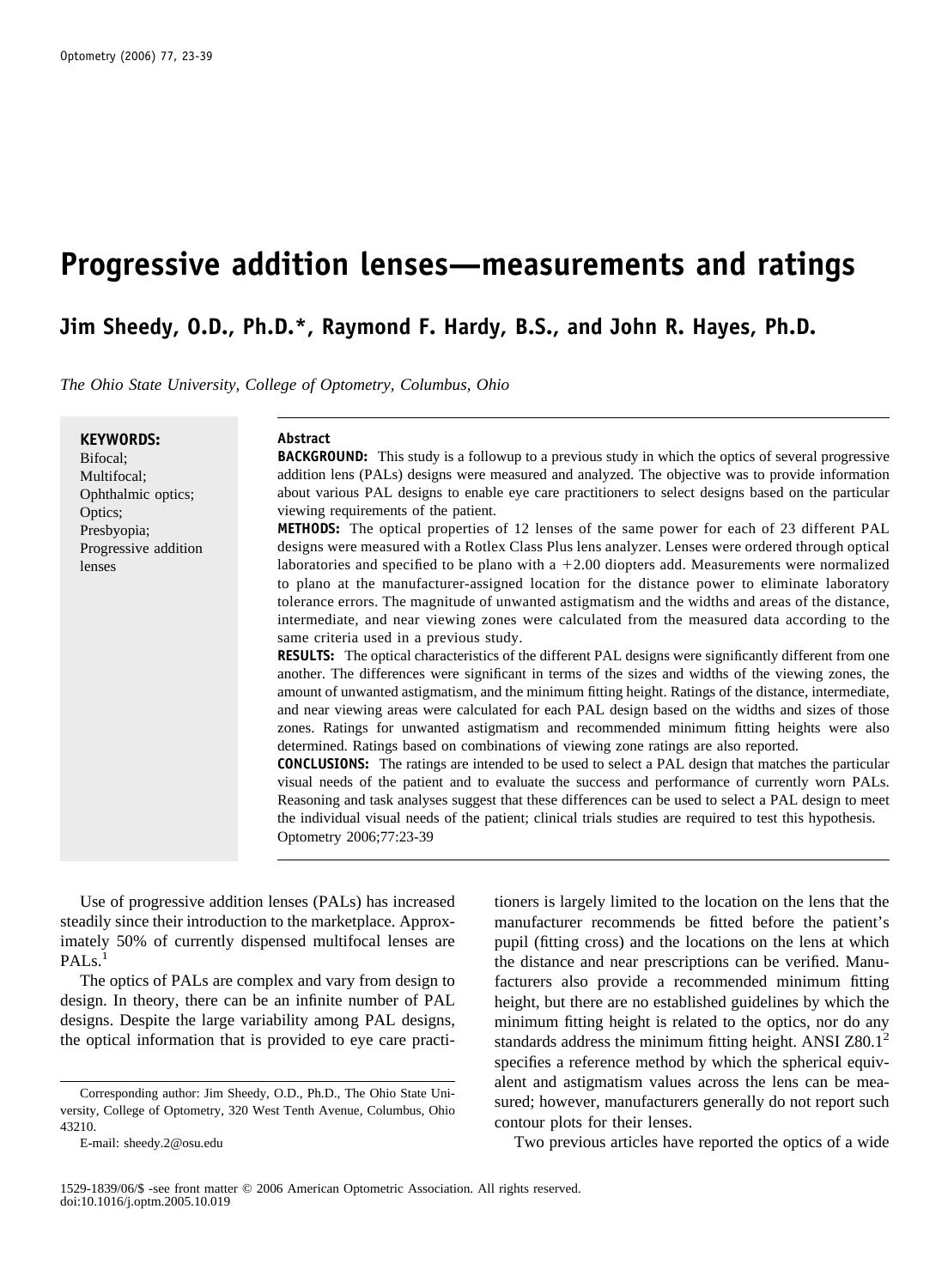selection of PALs using systematic methods.<sup>3,4</sup> One<sup>3</sup> reported the optical measurements of 28 PAL designs; contour plots were measured and analyzed for magnitude of unwanted astigmatism and the widths and areas of the distance, intermediate, and near viewing zones. Visual task analyses indicated that the measured variances in the sizes of the viewing zones would affect vision; therefore, comparison of PAL designs based on the measured zone sizes had reasoned validity. A lens rating system was developed for distance, intermediate, and near viewing zones based on the measured characteristics for each lens compared with the measured range across lenses. A rating for unwanted astigmatism was also developed. The ratings were on a scale of 0 to 100 and were intended to be used by eye care professionals to improve the visual care of their patients by enabling them to select a PAL design with viewing zone and distortion characteristics that match the viewing needs of the particular patient. Postpublication feedback to the author indicates that numerous clinicians use the ratings for that purpose.

There was also a strong, but mixed, response from the ophthalmic industry to the publication.<sup>3</sup> In the past, PALs have been marketed largely with nontechnical messages intended to develop brand loyalty among eye care practitioners. The study results and the intended use of the reported ratings have potential to change the method by which clinicians select PALs for their patients and hence to change the marketing paradigm. Some companies have embraced the results of the previous study, whereas others have not.

The methods for measuring the sphere and cylinder powers used in the previous study<sup>3</sup> and in this study are straightforward. The methods of analyzing those measurements and the rationale for developing the ratings are discussed and specified. However, there can certainly be other methods of measuring, comparing, and analyzing the various PAL designs.

The current study is a followup to the previous one, $3$  in which one limitation was that only 1 lens of each design was measured and analyzed. We have subsequently developed software that enables us to analyze lenses in less time. Consequently, in this study, we are able to report mean and standard deviations based on measurements of several lenses of each design. The mean value is a better representative of the PAL design than the value based on a single lens. Measurement of multiple lenses of each design also allows statistical testing of the differences between the measurements and ratings of the various PAL designs. Also, the standard deviation of the measurements and ratings is a representative of the manufacturing consistency. Manufacturing consistency is important for clinical care. Inconsistency can negatively affect vision in terms of matching the characteristics of the right and left lenses, ordering a new prescription of the same PAL design for a patient, or replacing a single lens for a patient.

In the current study, the measurement methods and analysis criteria are the same as those used previously.<sup>3</sup>

Results are reported as the mean and standard deviation based on measurements of 12 lenses comprised of 6 right/ left pairs acquired separately through laboratory channels. Several of the measured PAL designs are newly introduced since the last study, and some of the measured designs are the same as in the previous study.

# **Methods**

# **Measurement method**

The lens measurement method was identical to that previously reported.<sup>3</sup> All lenses were measured using the Rotlex Class Plus lens analyzer to provide sphere, cylinder, and axis values across the surface of the lens. The lenses were measured by aligning the prism reference line markings appropriately in the instrument. All of the measurements were made using the Rotlex "DST" mode; hence, all measurements were normalized to an assigned power of plano at the location recommended by the manufacturer.

The criteria for determining zone width and area were also the same as in the previous study, $3$  but the implementation was different. In the previous study, the Rotlex software was used to analyze each lens file. Widths were measured by an operator who recorded each width in 1-mm steps up and down the corridor. Areas were calculated by summing the widths, thereby integrating area in 1-mm steps. In the current study, the ASCII data file for each lens was exported into a parser software program developed for this purpose. The data file contained X and Y coordinates and sphere, cylinder, and axis values in a 1/2-mm grid. Linear interpolation was performed to create data points in a 1/32-mm grid. The data file could be parsed according to specific values or ranges of each of the values (X, Y, sphere, cylinder, or axis) separately or in combination. The data files were parsed using the same criteria as in the previous study<sup>3</sup> to define zone widths and areas.

The distance zone widths and areas were constrained by 1.5 mm above the fitting cross, and by  $+0.25$  dioptersphere (DS) and 0.50 dioptercylinders (DC). The intermediate zone was constrained by adds of  $+0.75$  DS and  $+1.50$  DS and by 0.50 DC. The near zone was constrained by  $+1.75$  DS and by 0.50 DC.

# **Determining sample size**

It was necessary to determine the number of lenses of each design that would be required for testing to achieve a desired level of confidence. There are 2 sources of variability when measuring several lenses of the same design: the method variability is variability as determined by measuring and analyzing the same lens repeatedly and the manufacturing variability is the variability in lenses of the same design and prescription. The method variance was tested by measuring and calculating ratings twice for each of 10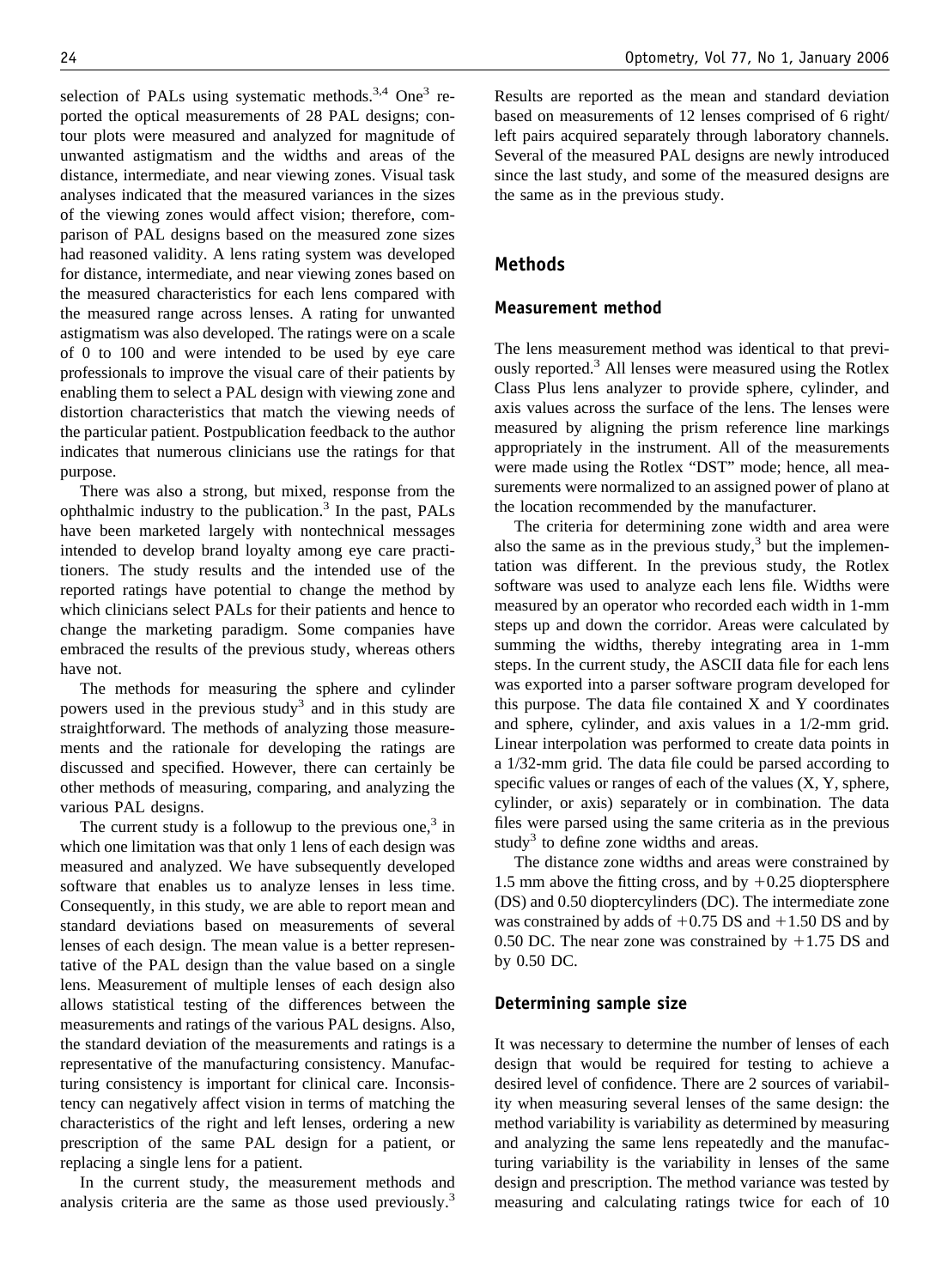different PALs. The 10 PALs were AO b'activ, Hoyalux ECP, Pentax AF Mini, Rodenstock Life XS, Signet-Armorlite Navigator Precise, Shamir Genesis, SOLA XL, SO-LAMax, Vision Ease Outlook, and Younger Image. The manufacturing variance, i.e., across lenses of the same design, was evaluated by measuring and analyzing 3 pairs each of 5 different designs: AO Compact, Hoyalux ECP, Shamir Genesis, SOLA VIP, and Varilux Panamic. Each lens pair was obtained from a different optical laboratory to minimize possible batch effects. All lenses were plano distance with a  $+2.00$  diopters (D) add. The order of lens measurement and analysis for both variance tests was randomized and data files coded so that the experimenter was not aware of the lens being analyzed.

Reliability is the consistency of measurement as determined by the correlation coefficient using data from a mixed model repeated measures analysis of variance. The method covariance was determined from the data obtained by measuring each of 10 lenses twice. The manufacturing correlation coefficient is the covariance between lenses of the same design divided by the sum of the manufacturing covariance plus the method covariance.

The methods for measuring and analyzing data had reliability values of 0.95 or better for all measurement categories except the intermediate width and intermediate rating, which had reliabilities of 0.943 and 0.926, respectively. Only 2 lenses of each design are required to obtain at least 0.95 method reliability. The manufacturer reliability data are considerably lower than the method reliability data, ranging from 0.892 to 0.930 for the intermediate and near measures and ratings and from 0.346 to 0.538 for the distance measures and ratings. Only 3 lenses are required to obtain at least 0.95 manufacturer reliability for the intermediate and near measures and ratings; however, 11 lenses are required for 0.90 manufacturer reliability for the distance rating. Therefore, 12 different lenses (6 pairs) of the each design were measured.

#### **Lens acquisition**

The lenses were ordered from optical laboratories as if for a patient with a prescription of plano distance and  $a + 2.00$  D add. The add amount was verified by checking lens markings. Six pairs each of the following lens designs were ordered from an optical laboratory: AO Compact, AO Easy, Pentax AF, Pentax AF Mini, Rodenstock Life AT (poly), Rodenstock Life XS, Shamir Genesis, Shamir Piccolo, Signet Armorlite Kodak, Signet Armorlite Kodak Concise, Signet Armorlite Kodak Precise, Signet Armorlite Navigator Short, SOLAMax, SOLA One, Varilux Comfort, Varilux Ellipse, Varilux Liberty, Varilux Panamic, Vision Ease Illumina (poly), Vision Ease Outlook, Younger Image, Zeiss Gradal Brevity, and Zeiss Gradal Top. Each pair of a particular design was ordered from a different optical laboratory, because 2 pairs simultaneously ordered from the same laboratory would have a high chance of coming from the same manufacturing batch. The following laboratories provided lenses for the study: Walman Optical,

Minneapolis, Minnesota; Diversified Ophthalmics, Cincinnati, Ohio; Hoya Vision Care, Cleveland, Ohio; Interstate Optical, Mansfield, Ohio; Optical One Inc., Youngstown, Ohio; Select Optical, Columbus, Ohio; Toledo Optical, Toledo, Ohio; and Top Network, Columbus, Ohio. Because of limited availability, the Vision Ease Illumina lens was obtained as follows: 2 pairs were received from 2 different laboratories each but with significant time between orders, and 2 other pairs were received directly from the manufacturer. All lenses were made in CR-39 except Rodenstock Life AT and Vision Ease Illumina, which were only available in Polycarbonate. PAL lenses from Hoya and from Johnson & Johnson could not be attained in sufficient numbers across our laboratory network to be included in the study.

# **Results**

The criteria for measuring and reporting the zone width, zone area, astigmatism measurements, and ratings are identical to those used in the previous study.<sup>3</sup> The rationale for selecting the particular criteria are reported in the previous publication and are not repeated here. Likewise, the validity of the measured widths and areas insofar as they are related to the performance of everyday tasks was discussed in the previous publication and is not presented here.

#### **Distance viewing zone**

The widths and areas of the distance viewing zone for the 23 PAL designs are shown in [Figures 1](#page-3-0) and [2,](#page-3-0) respectively. The width values are for the zone width at the level of the fitting cross— hence they represent the width that the patient receives in the straight-ahead gaze position when fitted as recommended by the manufacturer. The zone width is limited on both sides by  $0.50$  DC or  $+0.25$  DS, whichever occurs first. The area of the distance viewing zone includes the area up to 1.5 mm above the fitting cross. The side and lower boundaries of the distance area are constrained by  $0.50$  DC or  $+0.25$  DS.

#### **Intermediate viewing zone**

The widths and areas of the intermediate viewing zones are shown in [Figures 3](#page-4-0) and [4,](#page-4-0) respectively. The width and area are both constrained by 0.50 DC. The zone width reported in [Figure 3](#page-4-0) is at the vertical location at which the add power is  $+1.25$  D in the center of the corridor. The area of the intermediate zone is constrained by 0.50 DC and by add amounts of  $+0.75$  D to  $+1.50$  D.

# **Astigmatism**

The maximum amount of astigmatism on each lens is shown in [Figure 5.](#page-5-0) It has been shown that the maximum amount of astigmatism on the lens correlates highly with the amount of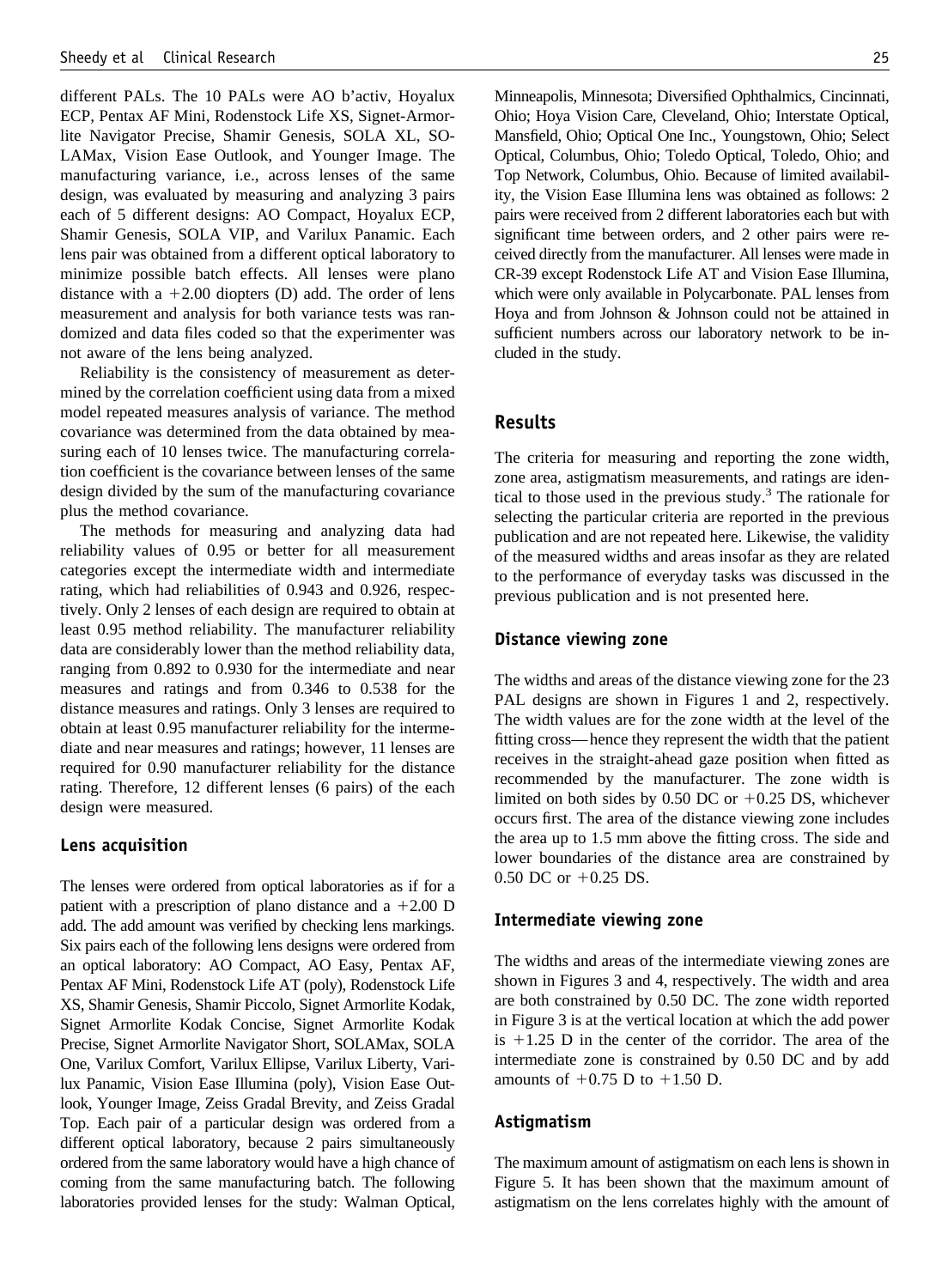<span id="page-3-0"></span>

**Figure 1** Width of the distance zone (error bar is standard deviation) at the level of the fitting cross.

astigmatism elsewhere on the lens and that the magnitude of unwanted astigmatism is a fundamental measure of the lens  $design.<sup>5</sup>$ 

#### **Near viewing zone**

The widths and areas of the near viewing zone are shown in [Figures 6](#page-6-0) and [7,](#page-7-0) respectively. The near widths and areas are constrained to have less than 0.50 DC and also to have more than a  $+1.75$  D add. An add level of  $+1.75$  D was used instead of the nominal add power of  $+2.00$  D, because many lenses do not attain an add amount of  $+2.00 \text{ D}$ .<sup>3</sup> The near zone width and area values depend on the downward distance from the fitting cross.

In practical use, the amount of the near zone available to the patient depends on the fitting height of the lens in the spectacle frame. Because any given PAL design can be fitted over a range of fitting heights, the widths and areas shown in [Figures](#page-6-0) [6](#page-6-0) and [7](#page-7-0) are reported for 3 representative distances from the fitting cross. Fitting height, however, must also include additional height for the frame bevel and to allow for some pupil coverage. Therefore, 2 mm is added to the distance from the fitting cross to derive fitting height values.

# **Minimum fitting heights**

The manufacturer specifies the minimum recommended fitting height for each PAL design. The specific methods for



**Figure 2** Area of the distance viewing zone.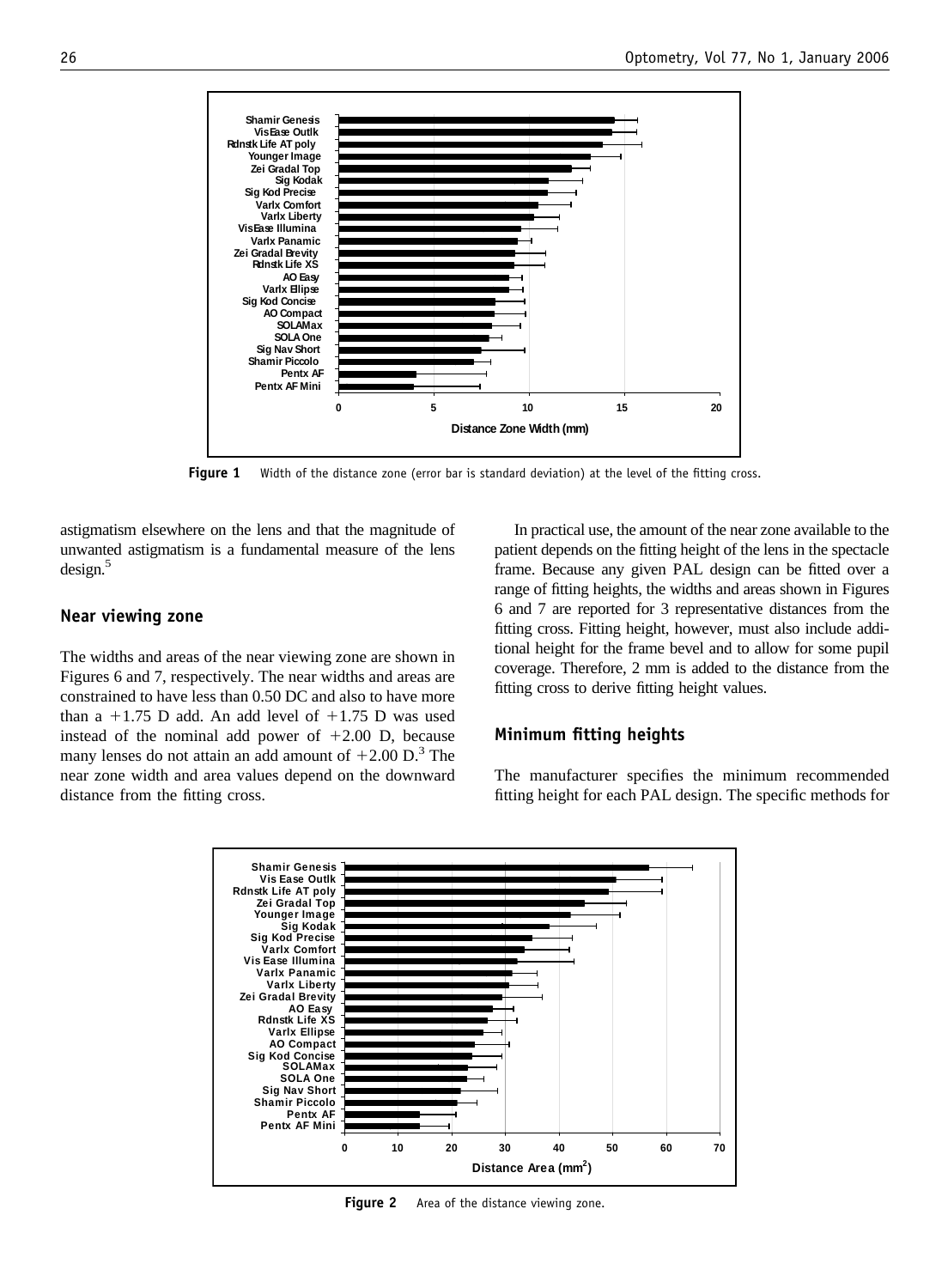<span id="page-4-0"></span>

**Figure 3** Width of the intermediate zone (error bar is standard deviation).

determining the minimum recommended fitting height are not revealed by the manufacturer nor are there standards or commonly recognized methods that apply to determining the claimed minimum fitting height.

In this study, we measured the highest level at which  $+1.75$ D add occurred in each lens design. Of course, the minimum fitting height will be greater than the highest occurrence of the 1.75 D add because of the frame bevel and the fact that some minimum amount of the near zone must be exposed above the frame to enable a minimum level of functional near vision. To determine the amount by which the minimum fitting height should exceed the highest occurrence of the  $+1.75$  D add, we subtracted the highest occurrence of the  $+1.75$  D from the

manufacturer recommended minimum fitting height across all designs. Across all designs, the average difference was 4.1 mm. Therefore, the criterion we used to develop our recommended minimum fitting height was to add 4.0 mm to the highest occurrence of the  $+1.75$  D add. In this manner, the minimum fitting heights recommended herein are, on average, the same as those currently recommended by manufacturers, but the minimum fitting height recommended for any particular design is related to the measured highest occurrence of  $+1.75$  add for that design. The recommended minimum fitting heights based on measurements herein, along with the manufacturer recommended minimum fitting heights are shown in [Figure 8.](#page-7-0)



**Figure 4** Area of the intermediate zone (error bar is standard deviation).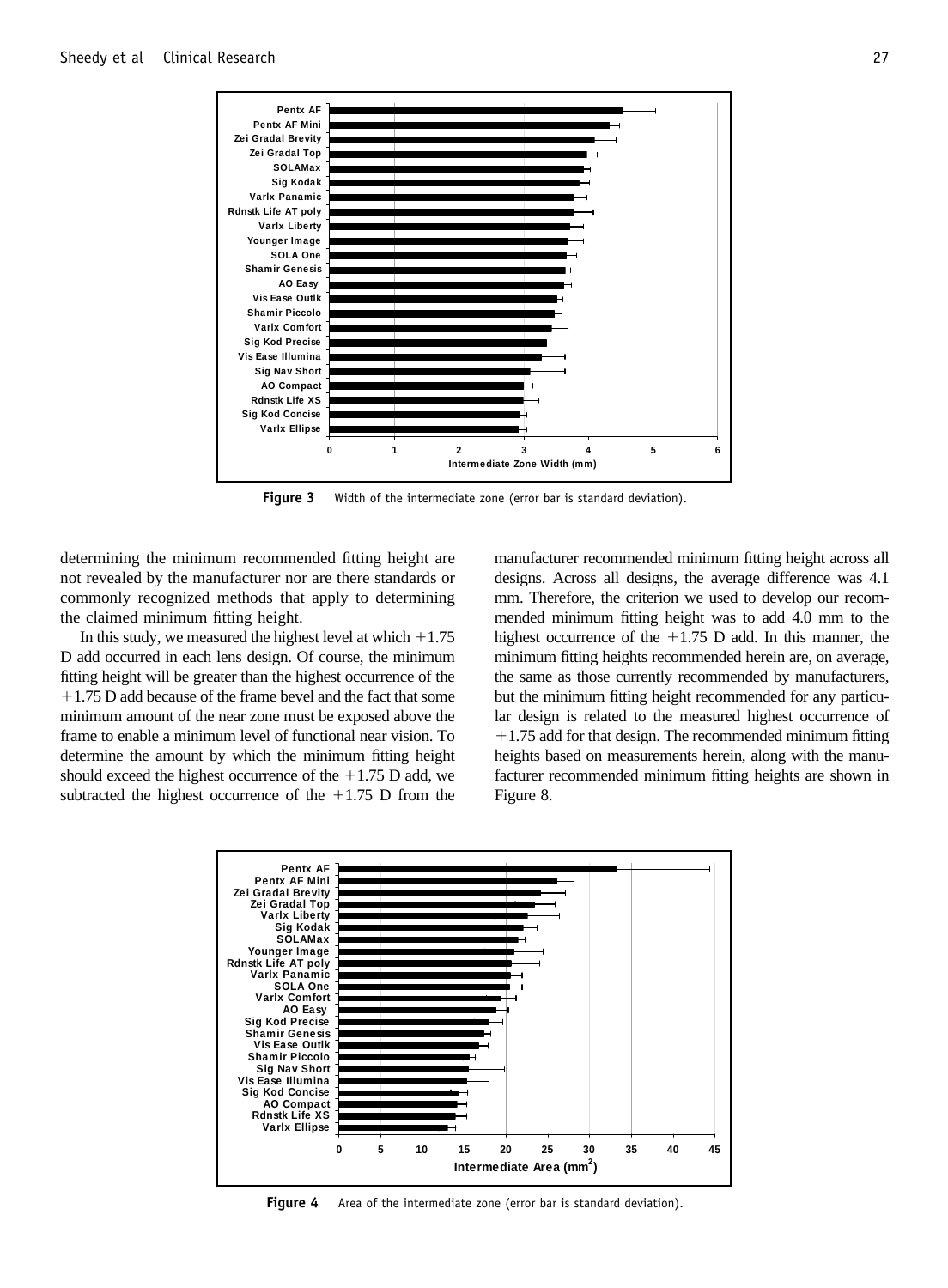<span id="page-5-0"></span>

Figure 5 Greatest magnitude of astigmatism (error bar is standard deviation).

# **Single attribute lens ratings**

Ratings for the distance, intermediate, and near viewing zones and also for astigmatism were derived for each measured lens from the data shown in [Figures 1](#page-3-0) through [7.](#page-7-0) The basis for establishing the ratings are identical to those from the previous study<sup>3</sup> and are summarized in Table 1. The viewing zone ratings are comprised of equal parts width and area. For each the width and the area, a rating on a scale of 0 to 100 is calculated based on the location of the measured value within the range shown in Table 1. Ratings greater than 100 or less than zero are possible when the measured value is outside of the range shown in Table 1. The ratings for width and area are averaged to determine the rating for the viewing zone. The 0 to 100 rating for astigmatism is entirely based on the location of the measured value within the range specified in Table 1. Lower amounts of astigmatism result in higher rating values. Further details about the conversion of measurements to ratings have been reported previously.<sup>3</sup>

The single-attribute ratings for various aspects of PALs are presented in Tables 2 through 4. Each table also shows

the lens ratings, which, based on the measurements on 12 lenses of each design, are not statistically different from one another. Lenses in those tables with nonoverlapping symbols (black circle) were significantly different at  $p < 0.05$  as measured by adjusted Tukey B paired comparisons.<sup>6</sup>

The ratings for the distance and intermediate viewing zones are shown in Table 2. Near ratings for fitting heights of 16 and 18 mm are shown in Table 3 and for fitting height of 22 in Table 4. The same 0 to 100 ranges are used for near width and area regardless of the fitting height. As a result, the ratings can also be compared across fitting heights, i.e., the increased ratings for higher fitting heights reflect the fact that more near viewing zone is attained with the greater fitting height. Astigmatism ratings are shown in Table 4.

The PAL designs that are the "highest" and "lowest" rated in each category are shown in bold in Tables 2 through 4. Lens designs are categorized into the highest-rated group by either exceeding the grand mean by more than 1 standard deviation or by being in a grouping of lenses at the top of the ratings that are not statistically significantly different from one another. The lowest category is determined similarly except for being lower than 1 standard deviation from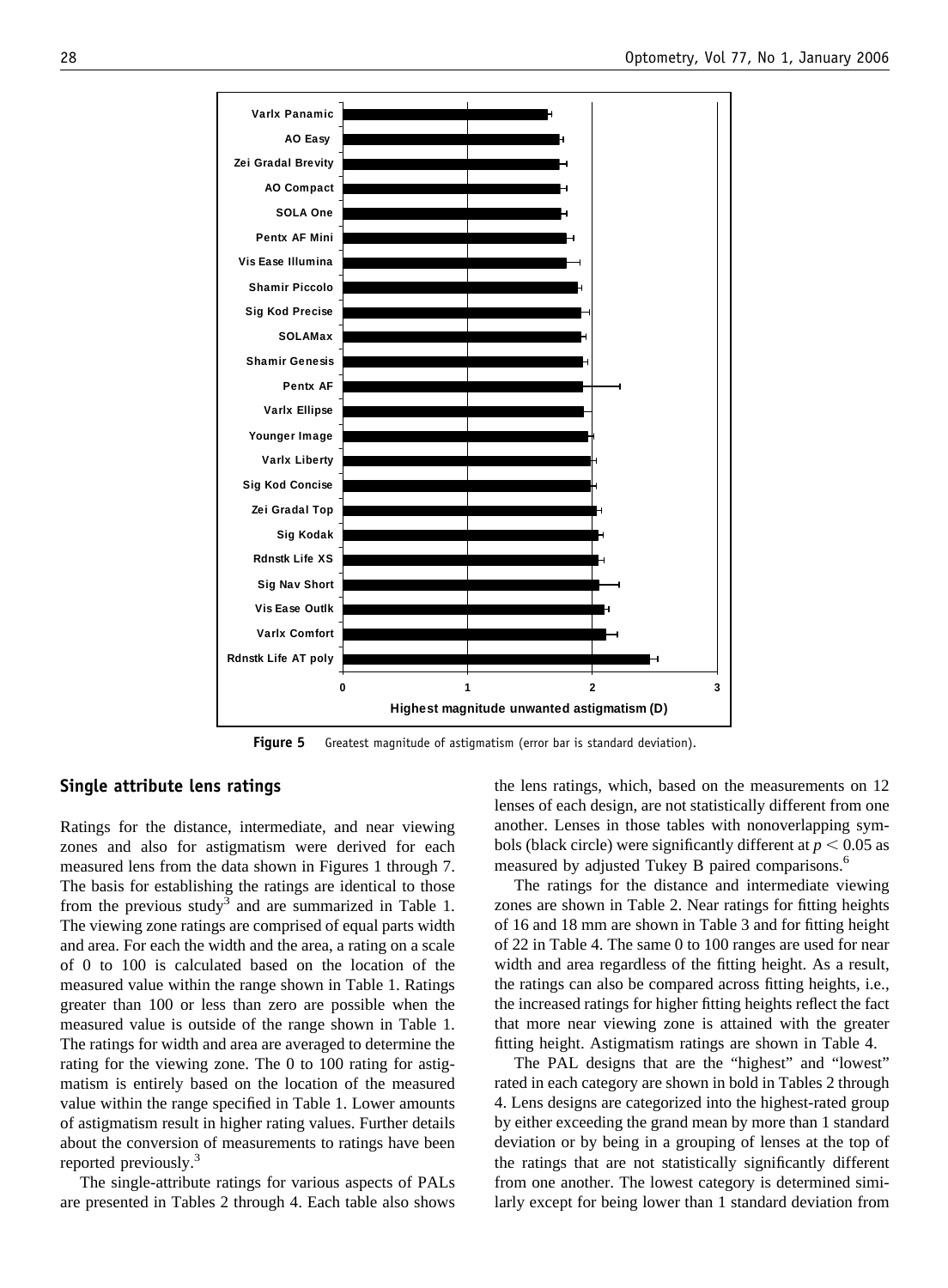<span id="page-6-0"></span>

Figure 6 Width of the near zone at 14, 16, and 20 mm below the fitting cross (error bar is standard deviation). These data are used to calculate near ratings for fitting heights of 16, 18, and 22, respectively.

the grand mean or not significantly different from others at the bottom of the list.

#### **Combination categories**

It is possible that optimal lens selection for individual patients might be best accomplished by taking into account the ratings in more than one of the above attributes. These patients will benefit from good characteristics in more than one viewing zone. For this reason, the single-attribute ratings in Tables 2 through 4 were combined to create the following combined categories: (1) Distance and intermediate vision (Table 5); (2) intermediate and near vision (Table 6); (3) general purpose— distance, intermediate, and near vision (Table 7); and (4) general purpose— distance and near vision (Table 8).

For each combined usage category, a rating value based on an average of the component ratings (distance, intermediate, near, and/or astigmatism) appropriate to that usage category was calculated for each lens. Astigmatism was weighted 25% in those categories for which it is included.

The mean and standard deviation for each lens design within each category was computed. This resulted in calculated means, standard deviations, and ranges of nonsignificant differences similar to the data presented in Tables 2 through 4. The lens ratings, the results of statistical testing, and calculations of those with the highest and lowest ratings in each of Tables 5 through 8 are calculated and presented in the same manner as in Tables 2 through 4.

#### **Discussion**

The measurements and analyses of the PALs in this study are performed with the goal of providing clinicians with information that will assist them in providing appropriate treatment options for their patients. There are tradeoffs in the design of a  $PAL<sup>5</sup>$ ; therefore, no single design can be optimized for all characteristics. The measurements in this study show that the balance of tradeoffs can vary widely for the various PAL designs in the market. Previous analyses of common visual tasks show that the measured variances in the widths and areas of the distance, intermediate, and near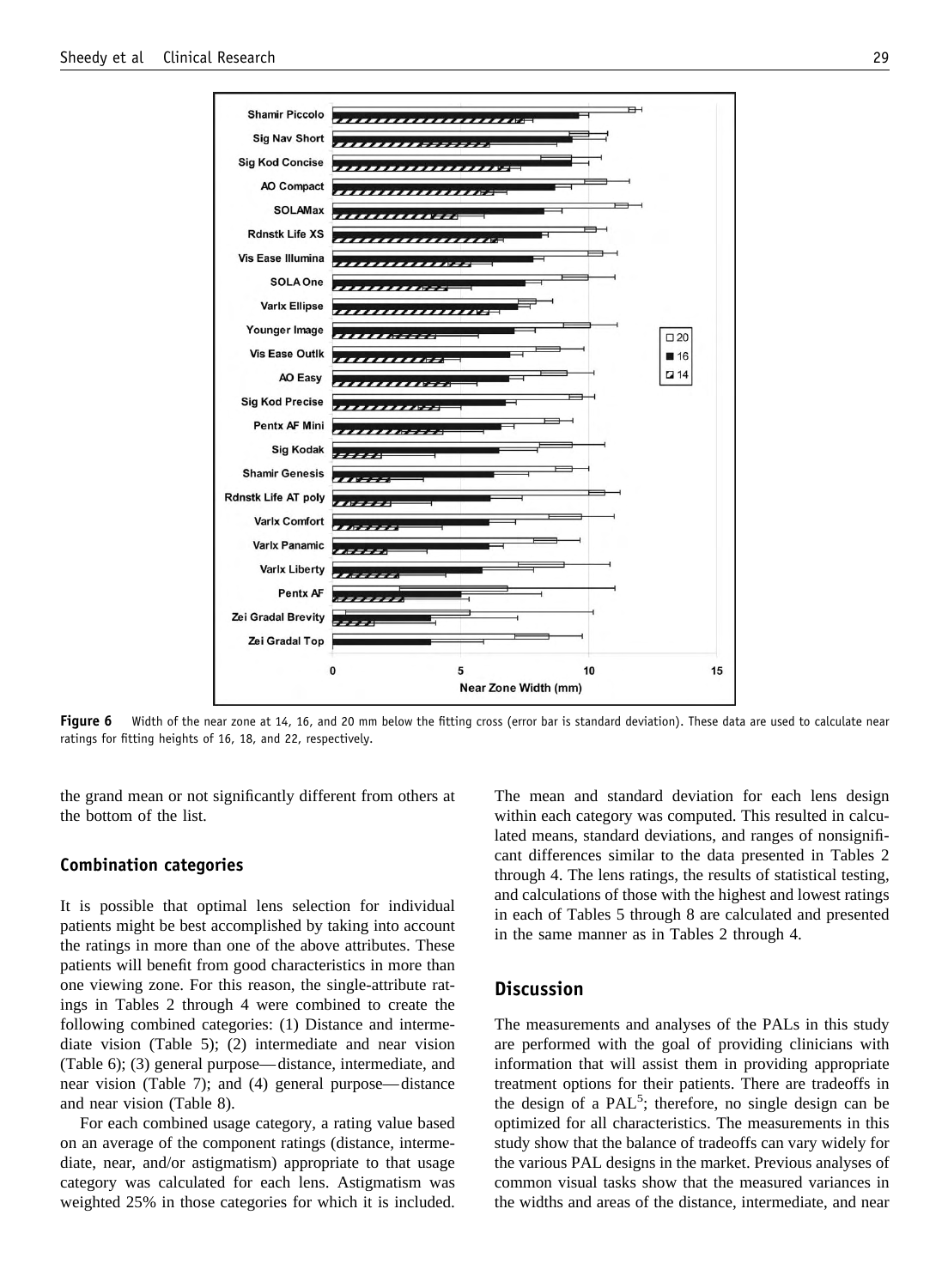<span id="page-7-0"></span>

Figure 7 Area of the near zone down to 14.5, 16.5, and 20.5 mm below the fitting cross (error bar is standard deviation). These data are used to calculate near ratings for fitting heights of 16, 18, and 22, respectively.

viewing zones can be expected to affect visual task performance,<sup>3</sup> i.e., patients should notice the differences in the zone widths and areas across lens designs.

The measurement and analysis methods used in this and the previous study<sup>3</sup> are well defined and have been reasoned to be valid. However, other methods of mea-



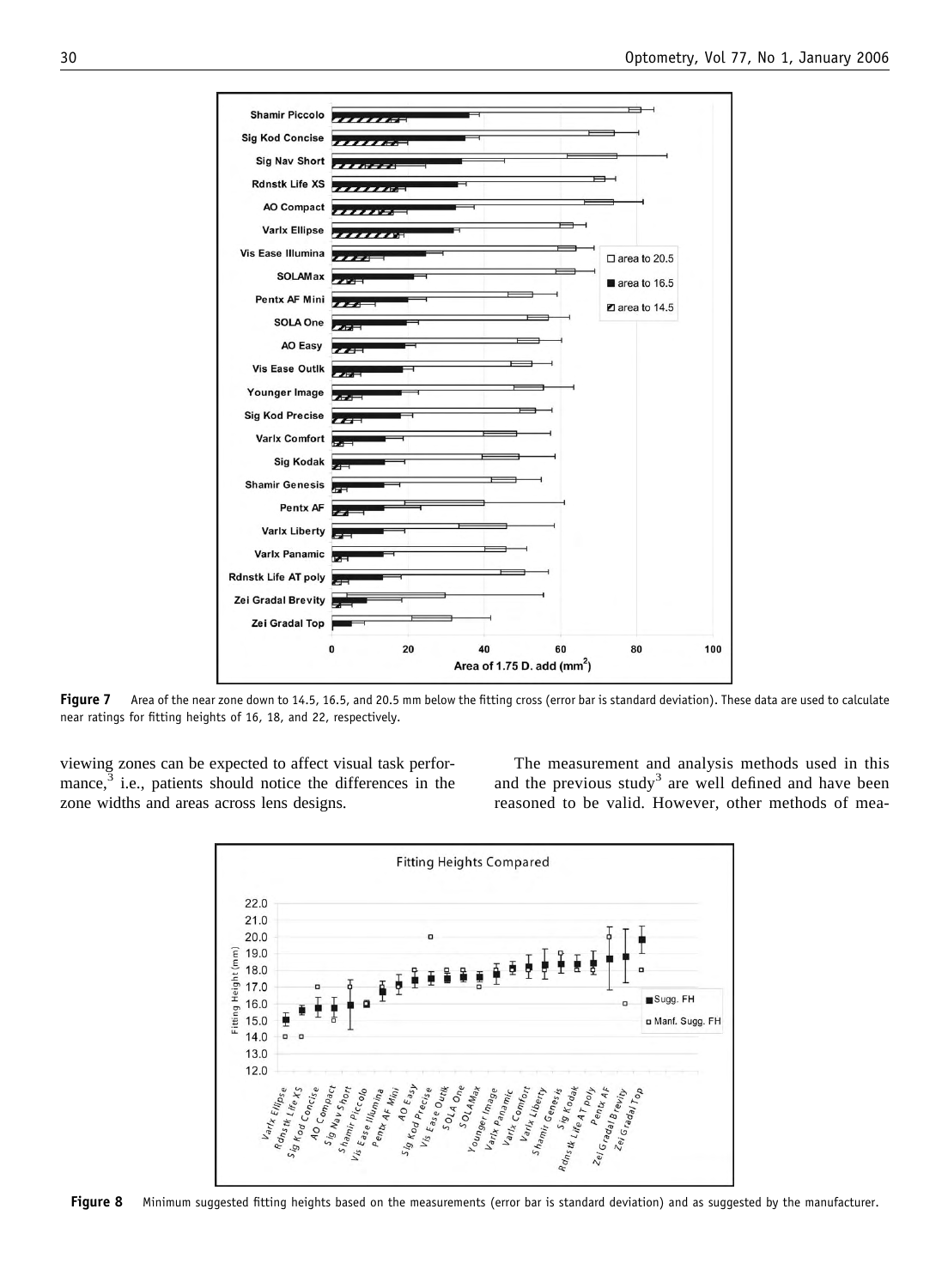| Rating Category   | Derivative Measures                      | 0 to 100 Scale           |
|-------------------|------------------------------------------|--------------------------|
| Distance zone     | 50%— width at fitting cross              | 5 to 20 mm               |
|                   | 50%-area from 1.5 mm above fitting cross | 15 to 60 mm <sup>2</sup> |
| Intermediate zone | 50%-width at 1.25 D add                  | $2$ to 5 mm              |
|                   | 50%-area from 0.75 to 1.50 add           | 10 to 30 mm <sup>2</sup> |
| Near zone*        | $50\%$ width at Y                        | $0$ to 15 mm             |
|                   | 50%—area to Y +0.5 mm                    | 0 to 100 mm <sup>2</sup> |
| Astigmatism       | Largest magnitude                        | 2.75 to 1.25 D           |

**Table 1** Criteria for calculating ratings from measured values

\*Near zone ratings reported for a specified fitting height. Fitting height determined by adding 2 mm to the Y value.

surement and analysis could certainly be developed. Ultimately, the true test of any PAL assessment system will be patient performance and acceptance. Plans are underway to test both performance and lens preference in a clinical trials study.

#### **Methodology**

Because of the measurement methodology, the measurements represent the PAL optics that are "in addition" to the intended prescription and, therefore, can reasonably apply to all distance prescriptions fabricated from the base curve that was tested. Only one base curve was tested in this study (the base curve that is used for a plano prescription); therefore, consistency of design across base curves was not tested.

The data in the current study are based on 12 lenses of each design; this offers advantages over the data in the previous study, which were based on measurements of 1 lens of each design.<sup>3</sup> First, values based on an average of 12 lenses enables a better estimate of the population mean, i.e., it gives a truer measure of the design characteristic. Also, multiple lenses of each enables statistical testing to determine if measurements and ratings of one lens design are significantly different from others. The results of such statistical testing are shown in the ratings presented in Tables 2 through 8 and have also been used to help identify the highest and lowest rated lenses in each category.

The standard deviations shown in Tables 2 through 4 indicate the spread of the data for each lens design. Lower standard deviations are better because they indicate greater similarity among the 12 lenses of each design. The standard deviation of measurement could be used as a measure of the manufacturing consistency; however, the sample selection used in this study is probably inadequately sized for this purpose. Although lenses were obtained from different laboratories or over different time periods to avoid batch affects, our sample size is relatively small compared with the entire population of lenses in the marketplace.

Another area of improvement of the current study over the previous one is in the calculation of zone areas. In the previous study, $3$  the areas were integrated in 1-mm vertical steps. This was accomplished by manually recording the width at each

1-mm vertical step as allowed by the Rotlex software, and the widths were summed to calculate the area—effectively integrating in 1-mm units. This was very time consuming and precluded measuring multiple lenses. In the current study, the ASCII data file from the measurement was exported to a newly designed software program that more accurately integrated area with 1/32-mm steps. This results in a more accurate assessment of the viewing zones.

#### **Using the lens ratings**

Deciding on an appropriate PAL design for a patient is the most common clinical decision concerning PALs. All patients and their visual needs are not the same. Therefore, it is also unlikely that the same PAL design is optimal for all patients. Greater patient satisfaction will likely result if the lens design is selected based on the patient's visual needs.

We propose that the ratings presented in this study can be used in 2 ways:

- to evaluate patient performance and experiences with their current PAL design or a recently dispensed pair to which they are having difficulty adapting
- to select a PAL design that will meet the particular viewing needs of the patient

Of course, adaptation difficulties can be caused by factors other than the PAL design. When a patient is having difficulty adapting to a PAL, it is important to verify the prescription, fitting height, interpupillary distance, vertex distance, and pantoscopic tilt. However, if difficulties persist after verifying the prescription and fit, then it is possible that the lens design is causing the problems. For example, if the patient complains that the near viewing zone is too limiting, then it is useful to check Table 3 to determine how the PAL is rated for the near zone. If the PAL is poorly rated for the near zone, then a design change is indicated. In selecting a new PAL design for the patient, the patient should be questioned about visual needs during the day. For example, if the patient spends considerable time in front of a computer, then the combined intermediate and near ratings presented in Table 5 should be consulted and a PAL design selected that is rated highly in that category.

Some patients have adapted to, and are wearing, a PAL design that is acceptable but not optimal for their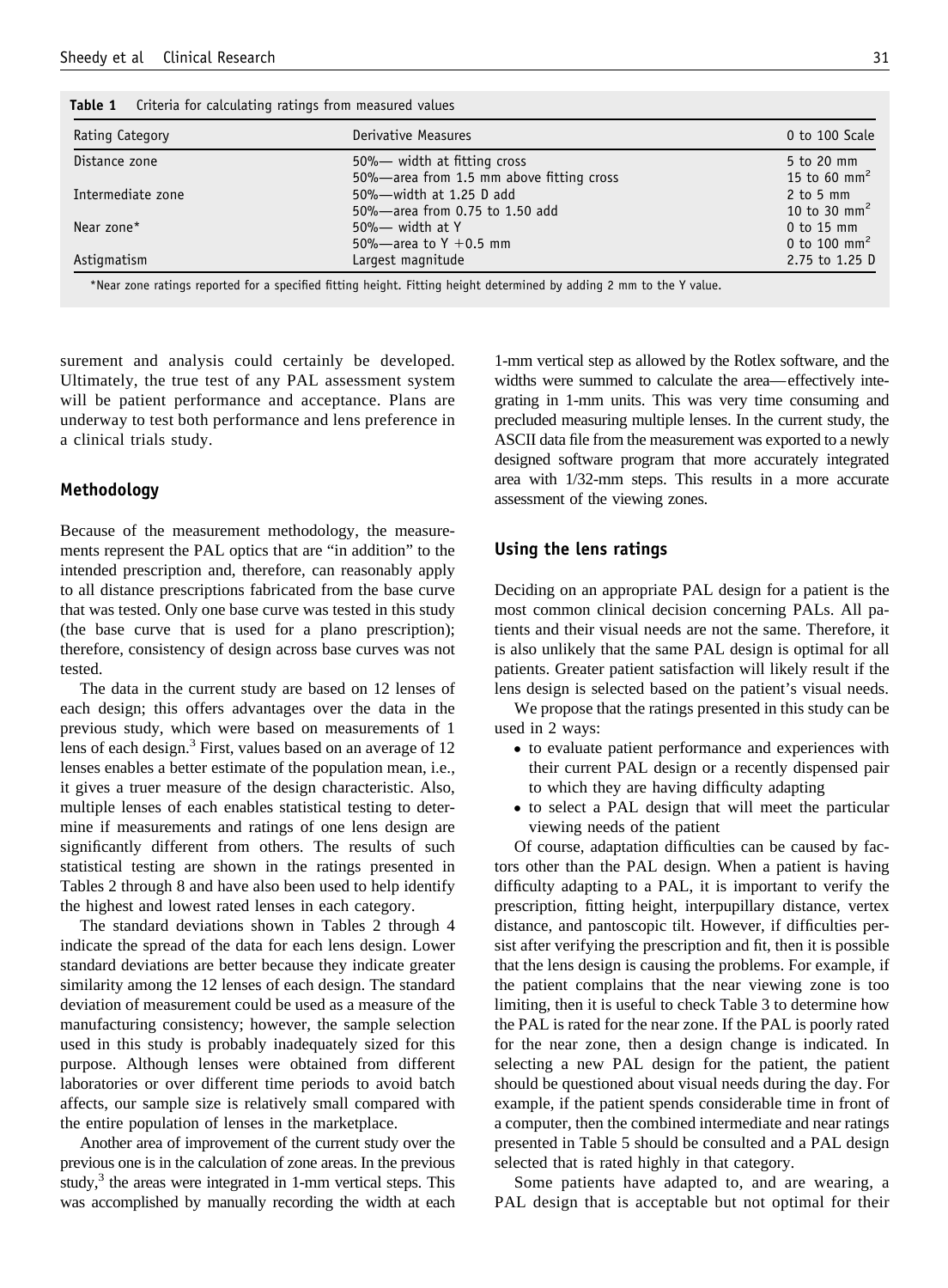| Single Attribute Ratings   |        |      |                                      |                        |       |      |                                      |  |  |  |  |  |  |
|----------------------------|--------|------|--------------------------------------|------------------------|-------|------|--------------------------------------|--|--|--|--|--|--|
| Distance Rating            |        |      |                                      | Intermediate Rating    |       |      |                                      |  |  |  |  |  |  |
| PAL Design                 | Mean   | SD   | Ranges of Nonsignificant Differences | PAL Design             | Mean  | SD   | Ranges of Nonsignificant Differences |  |  |  |  |  |  |
| <b>Shamir Genesis</b>      | 77.8   | 13.1 | $\bullet$                            | <b>Pentx AF</b>        | 100.4 | 35.9 | $\bullet$                            |  |  |  |  |  |  |
| <b>Vis Ease Outlk</b>      | 70.7   | 13.8 | $\bullet$                            | <b>Pentx AF Mini</b>   | 79.1  | 7.4  |                                      |  |  |  |  |  |  |
| <b>Rdnstk Life AT poly</b> | 67.5   | 17.7 |                                      | Zei Gradal Brevity     | 70.3  | 12.9 |                                      |  |  |  |  |  |  |
| Younger Image              | 57.5   | 15.5 |                                      | Zei Gradal Top         | 66.6  | 8.5  |                                      |  |  |  |  |  |  |
| Zei Gradal Top             | 57.2   | 11.8 |                                      | Sig Kodak              | 61.1  | 7.0  |                                      |  |  |  |  |  |  |
| Sig Kodak                  | 45.9   | 14.1 |                                      | SolaMax                | 60.6  | 3.6  |                                      |  |  |  |  |  |  |
| Sig Kod Precise            | 42.1   | 13.3 |                                      | Varlx Liberty          | 59.9  | 13.0 |                                      |  |  |  |  |  |  |
| Varlx Comfort              | 39.0   | 14.9 |                                      | Varlx Panamic          | 56.1  | 6.0  |                                      |  |  |  |  |  |  |
| Varlx Liberty              | 34.8   | 10.5 |                                      | Rdnstk Life AT poly    | 56.0  | 13.8 |                                      |  |  |  |  |  |  |
| Vis Ease Illumina          | 34.2   | 18.3 |                                      | Younger Image          | 55.7  | 12.4 |                                      |  |  |  |  |  |  |
| Varlx Panamic              | 32.5   | 7.7  |                                      | SOLA One               | 53.8  | 6.2  |                                      |  |  |  |  |  |  |
| Zei Gradal Brevity         | 30.2   | 13.7 |                                      | AO Easy                | 49.1  | 5.5  |                                      |  |  |  |  |  |  |
| AO Easy                    | 27.1   | 6.6  |                                      | Varlx Comfort          | 47.3  | 8.1  |                                      |  |  |  |  |  |  |
| Rdnstk Life XS             | 26.9   | 11.7 |                                      | Shamir Genesis         | 45.9  | 2.9  |                                      |  |  |  |  |  |  |
| Varlx Ellipse              | 25.2   | 6.2  |                                      | Sig Kod Precise        | 42.5  | 7.6  |                                      |  |  |  |  |  |  |
| AO Compact                 | 21.0   | 12.7 |                                      | Vis Ease Outlk         | 42.2  | 4.2  |                                      |  |  |  |  |  |  |
| Sig Kod Concise            | 20.5   | 11.3 |                                      | Shamir Piccolo         | 38.7  | 3.2  |                                      |  |  |  |  |  |  |
| SolaMax                    | 19.0   | 11.0 |                                      | Vis Ease Illumina      | 34.6  | 12.5 |                                      |  |  |  |  |  |  |
| SOLA One                   | 18.2   | 5.9  |                                      | Sig Nav Short          | 32.3  | 19.7 |                                      |  |  |  |  |  |  |
| Sig Nav Short              | 15.5   | 15.5 |                                      | <b>AO Compact</b>      | 27.0  | 5.4  |                                      |  |  |  |  |  |  |
| Shamir Piccolo             | 13.5   | 7.4  |                                      | <b>Sig Kod Concise</b> | 26.9  | 3.7  |                                      |  |  |  |  |  |  |
| <b>Pentx AF</b>            | $-4.2$ | 19.7 | $\epsilon$                           | <b>Rdnstk Life XS</b>  | 26.4  | 7.5  |                                      |  |  |  |  |  |  |
| <b>Pentx AF Mini</b>       | $-4.6$ | 17.7 | $\bullet$                            | Varlx Ellipse          | 22.8  | 4.3  |                                      |  |  |  |  |  |  |
| Mean                       | 33.8   | 25.7 |                                      | Mean                   | 50.3  | 21.4 |                                      |  |  |  |  |  |  |

#### **Table 2** Ratings for distance and intermediate viewing zones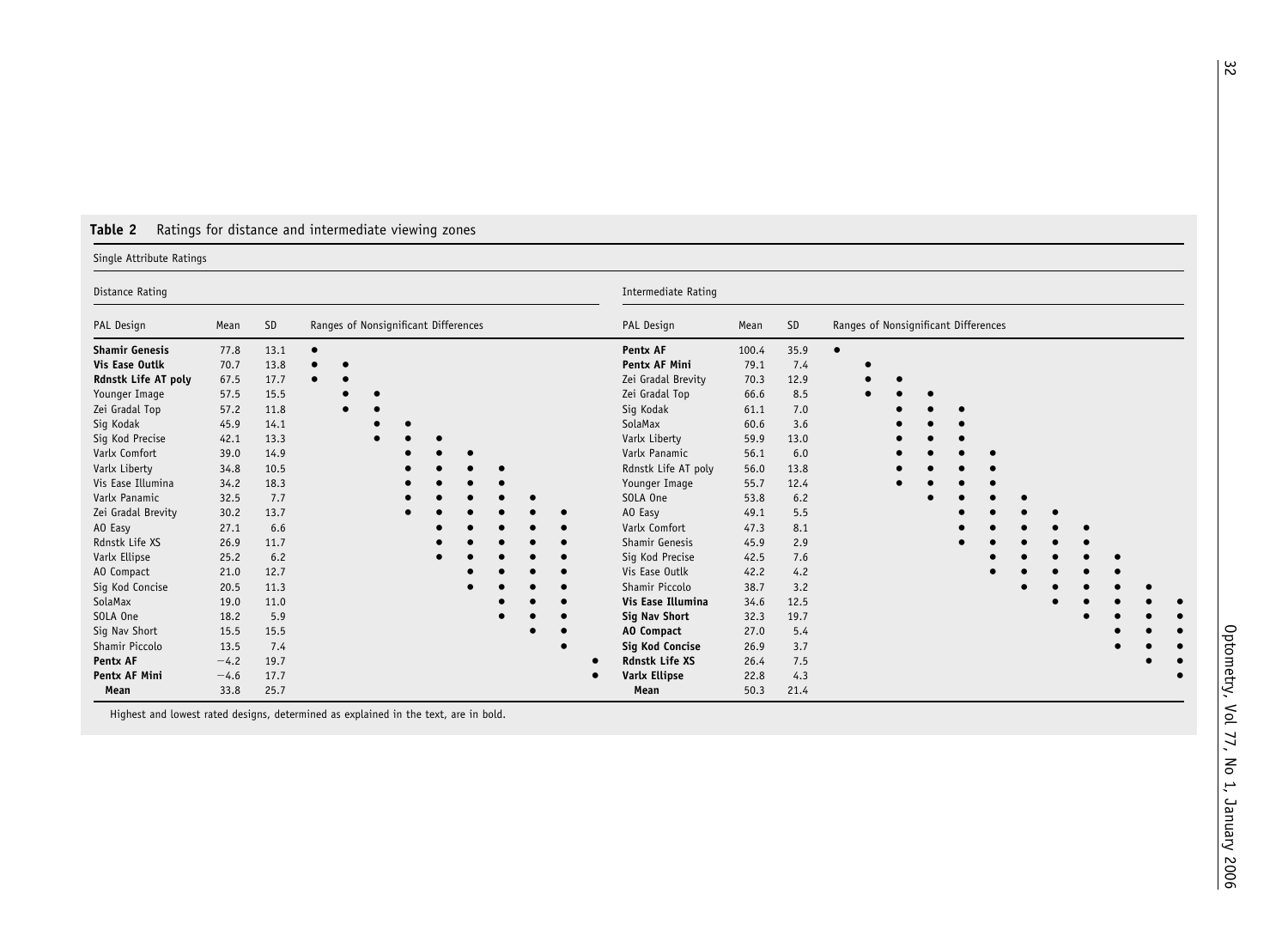| Near Zone Rating       |      |           |  |                                      |            |      |    |                                      |  |  |  |  |  |  |
|------------------------|------|-----------|--|--------------------------------------|------------|------|----|--------------------------------------|--|--|--|--|--|--|
| Fitting Height 16      |      |           |  | Fitting Height 18                    |            |      |    |                                      |  |  |  |  |  |  |
| PAL Design             | Mean | <b>SD</b> |  | Ranges of Nonsignificant Differences | PAL Design | Mean | SD | Ranges of Nonsignificant Differences |  |  |  |  |  |  |
| <b>Shamir Piccolo</b>  | 33.7 | 2.1       |  | <b>Shamir Piccolo</b>                | 50.1       | 2.5  |    |                                      |  |  |  |  |  |  |
| <b>Sig Kod Concise</b> | 31.6 | 2.7       |  | <b>Sig Kod Concise</b>               | 48.5       | 4.0  |    |                                      |  |  |  |  |  |  |
| <b>Rdnstk Life XS</b>  | 30.0 | 1.5       |  | <b>Sig Nav Short</b>                 | 48.2       | 10.0 |    |                                      |  |  |  |  |  |  |
| <b>Varilux Ellipse</b> | 29.1 | 1.8       |  | AO Compact                           | 45.1       | 4.5  |    |                                      |  |  |  |  |  |  |
| AO Compact             | 29.0 | 3.4       |  | <b>Rdnstk Life XS</b>                | 43.7       | 1.7  |    |                                      |  |  |  |  |  |  |
| Sig Nav Short          | 28.7 | 12.7      |  | Varlx Ellipse                        | 40.0       | 2.3  |    |                                      |  |  |  |  |  |  |
| Vis Ease Illumina      | 22.8 | 4.7       |  | Vis Ease Illumina                    | 38.3       | 3.6  |    |                                      |  |  |  |  |  |  |
| SolaMax                | 19.3 | 4.5       |  | SolaMax                              | 38.2       | 4.0  |    |                                      |  |  |  |  |  |  |
| AO Easy                | 18.4 | 4.4       |  | SOLA One                             | 34.8       | 3.8  |    |                                      |  |  |  |  |  |  |
| Pentax AF Mini         | 18.1 | 7.2       |  | Younger Image                        | 32.7       | 4.9  |    |                                      |  |  |  |  |  |  |
| SOLA One               | 17.7 | 4.1       |  | AO Easy                              | 32.5       | 3.2  |    |                                      |  |  |  |  |  |  |
| Vis Ease Outlk         | 17.3 | 3.2       |  | Vis Ease Outlk                       | 32.3       | 3.1  |    |                                      |  |  |  |  |  |  |
| Sig Kod Precise        | 16.7 | 4.0       |  | Pentx AF Mini                        | 31.9       | 4.1  |    |                                      |  |  |  |  |  |  |
| Younger Image          | 16.1 | 6.9       |  | Sig Kod Precise                      | 31.5       | 2.8  |    |                                      |  |  |  |  |  |  |
| Pentax AF              | 11.3 | 10.5      |  | Sig Kodak                            | 28.6       | 7.5  |    |                                      |  |  |  |  |  |  |
| Varilux Comfort        | 10.1 | 6.9       |  | Shamir Genesis                       | 27.8       | 6.6  |    |                                      |  |  |  |  |  |  |
| Varilux Liberty        | 10.0 | 7.2       |  | Varlx Comfort                        | 27.4       | 5.7  |    |                                      |  |  |  |  |  |  |
| Rdnstk Life AT poly    | 8.8  | 6.1       |  | Rdnstk Life AT poly                  | 27.2       | 6.5  |    |                                      |  |  |  |  |  |  |
| Shamir Genesis         | 8.6  | 5.1       |  | Varlx Panamic                        | 27.1       | 3.3  |    |                                      |  |  |  |  |  |  |
| Varilux Panamic        | 8.3  | 6.0       |  | Varlx Liberty                        | 26.2       | 9.3  |    |                                      |  |  |  |  |  |  |
| <b>Sig Kodak</b>       | 7.5  | 8.1       |  | <b>Pentx AF</b>                      | 23.5       | 15.2 |    |                                      |  |  |  |  |  |  |
| Zei Gradal Brevity     | 6.5  | 9.5       |  | Zei Gradal Brevity                   | 17.3       | 15.9 |    |                                      |  |  |  |  |  |  |
| Zei Gradal Top         | 0.0  | 0.0       |  | Zei Gradal Top                       | 15.3       | 8.5  |    |                                      |  |  |  |  |  |  |
| Mean                   | 17.4 | 11.0      |  | Mean                                 | 33.3       | 11.5 |    |                                      |  |  |  |  |  |  |

**Table 3** Ratings for near viewing zones—fitting heights of 16 and 18 Single Attribute Ratings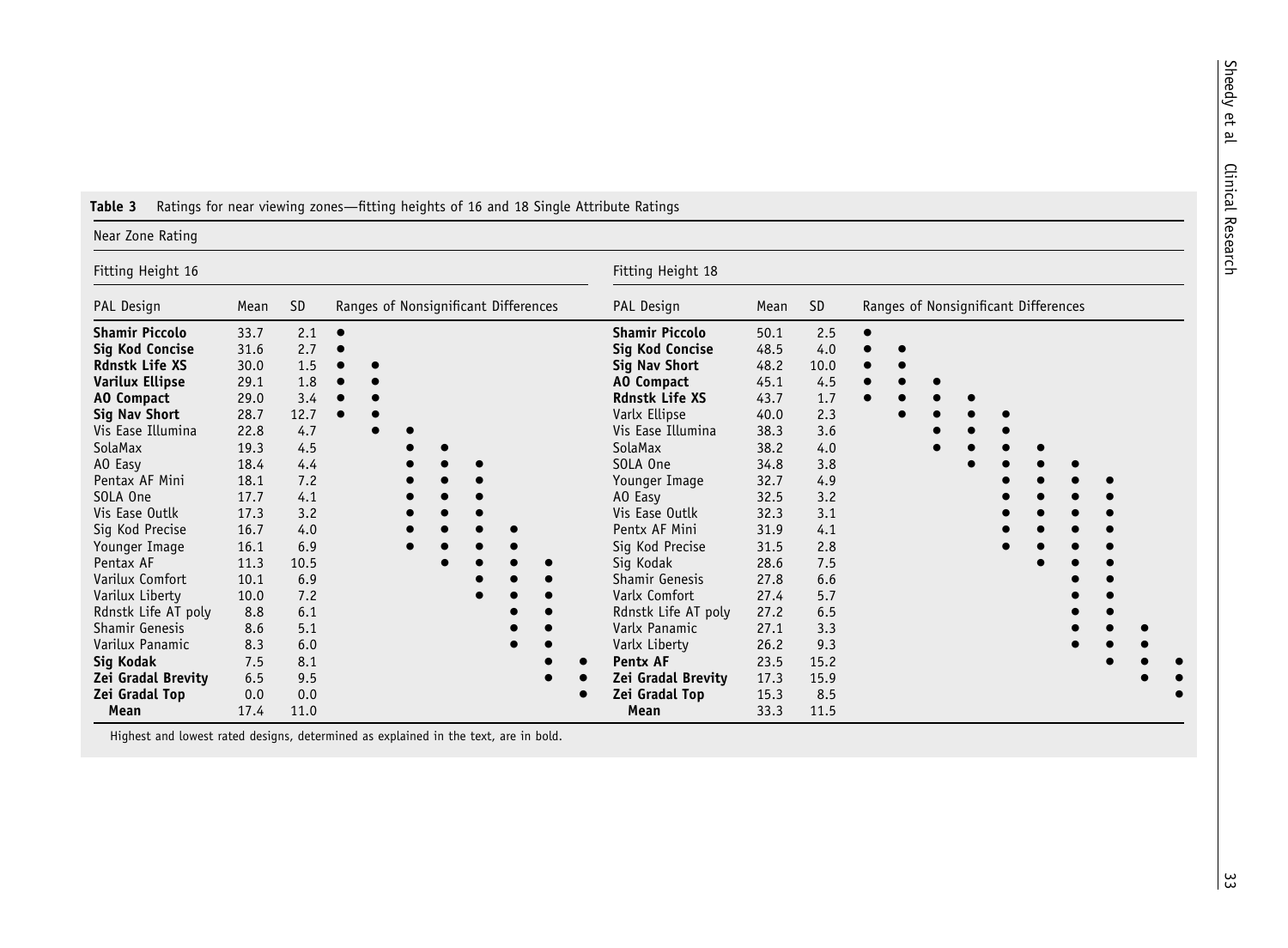| Single Attribute Ratings |      |      |                                      |                        |      |           |                                      |  |  |  |  |  |  |  |
|--------------------------|------|------|--------------------------------------|------------------------|------|-----------|--------------------------------------|--|--|--|--|--|--|--|
| Astigmatism Rating       |      |      |                                      | Rating Fit Height 22   |      |           |                                      |  |  |  |  |  |  |  |
| PAL Design               | Mean | SD   | Ranges of Nonsignificant Differences | PAL Design             | Mean | <b>SD</b> | Ranges of Nonsignificant Differences |  |  |  |  |  |  |  |
| Varlx Panamic            | 73.9 | 2.3  |                                      | <b>Shamir Piccolo</b>  | 79.9 | 2.1       | c                                    |  |  |  |  |  |  |  |
| AO Easy                  | 67.9 | 2.5  |                                      | AO Compact             | 72.7 | 6.5       |                                      |  |  |  |  |  |  |  |
| Zei Gradal Brevity       | 67.7 | 4.0  |                                      | Sig Nav Short          | 70.7 | 6.6       |                                      |  |  |  |  |  |  |  |
| <b>AO Compact</b>        | 67.4 | 4.0  |                                      | <b>SolaMax</b>         | 70.4 | 3.9       |                                      |  |  |  |  |  |  |  |
| <b>SOLA One</b>          | 66.6 | 3.1  |                                      | <b>Rdnstk Life XS</b>  | 70.1 | 2.5       |                                      |  |  |  |  |  |  |  |
| Pentx AF Mini            | 64.2 | 4.4  |                                      | <b>Sig Kod Concise</b> | 68.0 | 6.8       |                                      |  |  |  |  |  |  |  |
| Vis Ease Illumina        | 64.0 | 7.6  |                                      | Vis Ease Illumina      | 67.1 | 2.9       |                                      |  |  |  |  |  |  |  |
| Shamir Piccolo           | 57.9 | 2.1  |                                      | SOLA One               | 61.7 | 5.6       |                                      |  |  |  |  |  |  |  |
| Sig Kod Precise          | 56.3 | 4.8  |                                      | Younger Image          | 61.3 | 7.3       |                                      |  |  |  |  |  |  |  |
| SolaMax                  | 56.1 | 2.8  |                                      | Rdnstk Life AT poly    | 60.7 | 4.2       |                                      |  |  |  |  |  |  |  |
| Pentx AF                 | 55.3 | 20.0 |                                      | Sig Kod Precise        | 59.2 | 3.4       |                                      |  |  |  |  |  |  |  |
| Shamir Genesis           | 55.3 | 3.2  |                                      | Varilux Ellipse        | 58.1 | 3.7       |                                      |  |  |  |  |  |  |  |
| Varlx Ellipse            | 54.6 | 4.5  |                                      | AO Easy                | 57.8 | 6.0       |                                      |  |  |  |  |  |  |  |
| Younger Image            | 52.3 | 3.1  |                                      | Varilux Comfort        | 56.7 | 8.5       |                                      |  |  |  |  |  |  |  |
| Varlx Liberty            | 51.1 | 3.3  |                                      | Vis Ease Outlk         | 55.8 | 5.7       |                                      |  |  |  |  |  |  |  |
| Sig Kod Concise          | 51.0 | 3.5  |                                      | Sig Kodak              | 55.7 | 8.6       |                                      |  |  |  |  |  |  |  |
| Zei Gradal Top           | 47.5 | 2.7  |                                      | Pentax AF Mini         | 55.7 | 4.7       |                                      |  |  |  |  |  |  |  |
| Sig Kodak                | 46.9 | 3.1  |                                      | Shamir Genesis         | 55.4 | 4.8       |                                      |  |  |  |  |  |  |  |
| Rdnstk Life XS           | 46.6 | 3.2  |                                      | Varilux Liberty        | 53.1 | 12.0      |                                      |  |  |  |  |  |  |  |
| Sig Nav Short            | 46.3 | 10.9 |                                      | Varilux Panamic        | 52.0 | 5.6       |                                      |  |  |  |  |  |  |  |
| Vis Ease Outlk           | 43.5 | 2.4  |                                      | Zei Gradal Top         | 43.8 | 8.5       |                                      |  |  |  |  |  |  |  |
| Varlx Comfort            | 42.7 | 6.3  |                                      | <b>Pentax AF</b>       | 42.7 | 23.3      |                                      |  |  |  |  |  |  |  |
| Rdnstk Life AT poly      | 19.4 | 4.5  |                                      | Zei Gradal Brevity     | 32.7 | 28.8      |                                      |  |  |  |  |  |  |  |
| Mean                     | 54.5 | 12.8 |                                      | Mean                   | 59.2 | 14.0      |                                      |  |  |  |  |  |  |  |

#### **Table 4**Ratings for unwanted astigmatism and for near zone—fitting height of 22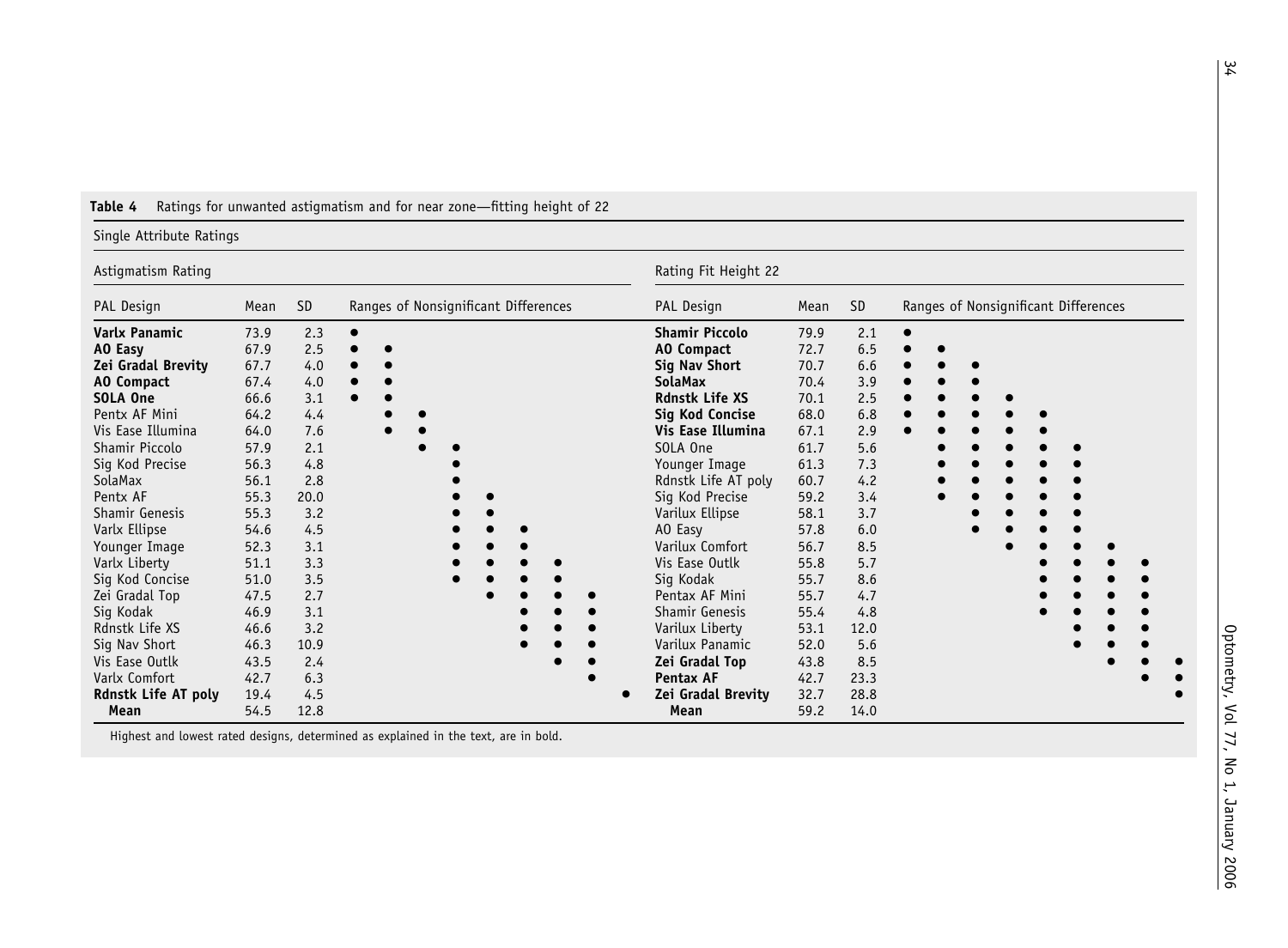**Table 5**Distance-oriented visual usage, based on combined ratings for distance and intermediate zones

Distance and Intermediate Combined

| Without Astigmatism    |      |           |                                      |  |  |            |      |    | With Astigmatism                     |                            |      |      |  |           |  |  |  |  |  |  |
|------------------------|------|-----------|--------------------------------------|--|--|------------|------|----|--------------------------------------|----------------------------|------|------|--|-----------|--|--|--|--|--|--|
| PAL Design             | Mean | <b>SD</b> | Ranges of Nonsignificant Differences |  |  | PAL Design | Mean | SD | Ranges of Nonsignificant Differences |                            |      |      |  |           |  |  |  |  |  |  |
| Rdnstk Life AT poly    | 62.8 | 9.6       |                                      |  |  |            |      |    |                                      | <b>Shamir Genesis</b>      | 60.2 | 4.5  |  |           |  |  |  |  |  |  |
| <b>Shamir Genesis</b>  | 61.9 | 6.3       |                                      |  |  |            |      |    |                                      | Zei Gradal Top             | 58.3 | 5.5  |  |           |  |  |  |  |  |  |
| Zei Gradal Top         | 61.9 | 6.8       |                                      |  |  |            |      |    |                                      | Zei Gradal Brevity         | 56.4 | 13.5 |  | $\bullet$ |  |  |  |  |  |  |
| Younger Image          | 56.6 | 8.7       |                                      |  |  |            |      |    |                                      | Younger Image              | 55.5 | 6.9  |  |           |  |  |  |  |  |  |
| Vis Ease Outlk         | 56.4 | 6.3       |                                      |  |  |            |      |    |                                      | Vis Ease Outlk             | 53.2 | 4.8  |  |           |  |  |  |  |  |  |
| <b>Sig Kodak</b>       | 53.5 | 8.1       |                                      |  |  |            |      |    |                                      | <b>Rdnstk Life AT poly</b> | 52.0 | 7.1  |  |           |  |  |  |  |  |  |
| Zei Gradal Brevity     | 52.7 | 17.4      |                                      |  |  |            |      |    |                                      | Sig Kodak                  | 51.9 | 6.2  |  |           |  |  |  |  |  |  |
| <b>Pentax AF</b>       | 50.3 | 24.8      | $\bullet$                            |  |  |            |      |    |                                      | Varilux Panamic            | 51.7 | 4.3  |  |           |  |  |  |  |  |  |
| Varilux Liberty        | 47.4 | 5.9       |                                      |  |  |            |      |    |                                      | <b>Pentax AF</b>           | 51.6 | 15.3 |  |           |  |  |  |  |  |  |
| Varilux Panamic        | 44.3 | 5.9       |                                      |  |  |            |      |    |                                      | Varilux Liberty            | 48.3 | 4.5  |  |           |  |  |  |  |  |  |
| Varilux Comfort        | 43.2 | 9.9       |                                      |  |  |            |      |    |                                      | Sig Kod Precise            | 45.8 | 5.0  |  |           |  |  |  |  |  |  |
| Sig Kod Precise        | 42.3 | 6.2       |                                      |  |  |            |      |    |                                      | AO Easy                    | 45.5 | 2.7  |  |           |  |  |  |  |  |  |
| SolaMax                | 39.8 | 5.1       |                                      |  |  |            |      |    |                                      | Pentax AF Mini             | 44.0 | 6.9  |  |           |  |  |  |  |  |  |
| AO Easy                | 38.1 | 3.3       |                                      |  |  |            |      |    |                                      | <b>SolaMax</b>             | 43.8 | 3.6  |  |           |  |  |  |  |  |  |
| <b>Pentax AF Mini</b>  | 37.3 | 8.5       |                                      |  |  |            |      |    |                                      | SOLA One                   | 43.6 | 3.5  |  |           |  |  |  |  |  |  |
| SOLA One               | 36.0 | 4.2       |                                      |  |  |            |      |    |                                      | Varilux Comfort            | 43.0 | 7.9  |  |           |  |  |  |  |  |  |
| Vis Ease Illumina      | 34.4 | 13.8      |                                      |  |  |            |      |    |                                      | Vis Ease Illumina          | 41.8 | 8.7  |  |           |  |  |  |  |  |  |
| <b>Rdnstk Life XS</b>  | 26.6 | 8.7       |                                      |  |  |            |      |    |                                      | AO Compact                 | 34.8 | 6.3  |  |           |  |  |  |  |  |  |
| <b>Shamir Piccolo</b>  | 26.1 | 3.6       |                                      |  |  |            |      |    |                                      | <b>Shamir Piccolo</b>      | 34.1 | 2.8  |  |           |  |  |  |  |  |  |
| AO Compact             | 24.0 | 7.5       |                                      |  |  |            |      |    |                                      | Varilux Ellipse            | 31.7 | 3.3  |  |           |  |  |  |  |  |  |
| Varilux Ellipse        | 24.0 | 3.5       |                                      |  |  |            |      |    |                                      | <b>Rdnstk Life XS</b>      | 31.6 | 6.5  |  |           |  |  |  |  |  |  |
| Sig Nav Short          | 23.9 | 15.5      |                                      |  |  |            |      |    |                                      | <b>Sig Kod Concise</b>     | 30.5 | 5.2  |  |           |  |  |  |  |  |  |
| <b>Sig Kod Concise</b> | 23.7 | 6.3       |                                      |  |  |            |      |    |                                      | <b>Sig Nav Short</b>       | 29.5 | 9.4  |  |           |  |  |  |  |  |  |
| Mean                   | 42.0 | 16.1      |                                      |  |  |            |      |    |                                      | Mean                       | 45.2 | 11.4 |  |           |  |  |  |  |  |  |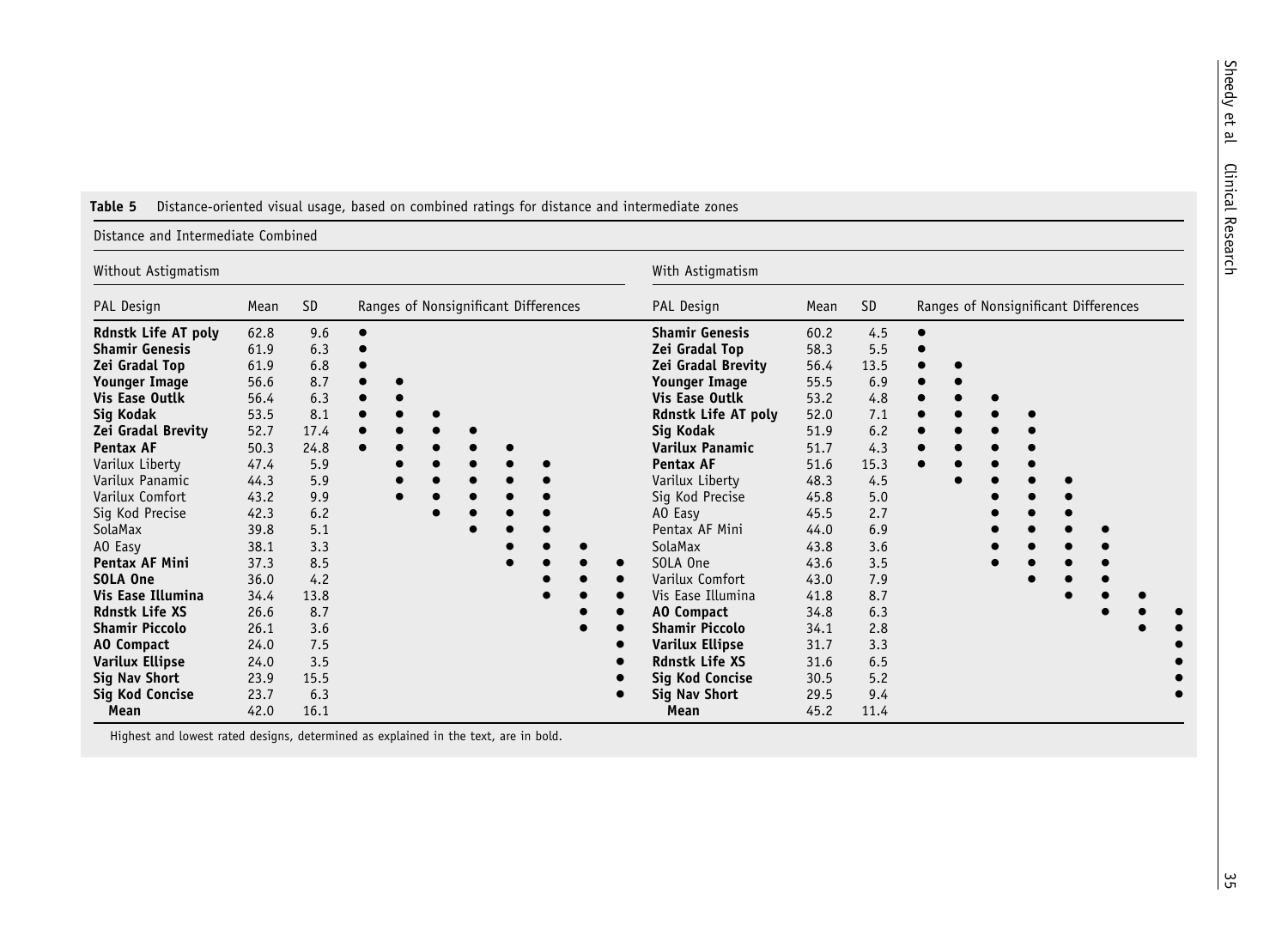| Near (FH 22) and Intermediate Combined                                                                                                                                                                                                                                                                                                                                |                                                                                                                                                              |                                                                                                                                            |                                      |                                                                                                                                                                                                                                                                                                                                                                        |                                                                                                                                                              |                                                                                                                                          |                                      |  |  |  |  |  |  |
|-----------------------------------------------------------------------------------------------------------------------------------------------------------------------------------------------------------------------------------------------------------------------------------------------------------------------------------------------------------------------|--------------------------------------------------------------------------------------------------------------------------------------------------------------|--------------------------------------------------------------------------------------------------------------------------------------------|--------------------------------------|------------------------------------------------------------------------------------------------------------------------------------------------------------------------------------------------------------------------------------------------------------------------------------------------------------------------------------------------------------------------|--------------------------------------------------------------------------------------------------------------------------------------------------------------|------------------------------------------------------------------------------------------------------------------------------------------|--------------------------------------|--|--|--|--|--|--|
| Without Astigmatism                                                                                                                                                                                                                                                                                                                                                   |                                                                                                                                                              |                                                                                                                                            |                                      | With Astigmatism                                                                                                                                                                                                                                                                                                                                                       |                                                                                                                                                              |                                                                                                                                          |                                      |  |  |  |  |  |  |
| PAL Design<br>Mean                                                                                                                                                                                                                                                                                                                                                    |                                                                                                                                                              | <b>SD</b>                                                                                                                                  | Ranges of Nonsignificant Differences | PAL Design                                                                                                                                                                                                                                                                                                                                                             | Mean                                                                                                                                                         | <b>SD</b>                                                                                                                                | Ranges of Nonsignificant Differences |  |  |  |  |  |  |
| <b>Pentax AF</b><br><b>Pentax AF Mini</b><br><b>SolaMax</b><br>Shamir Piccolo<br>Younger Image<br>Rdnstk Life AT poly<br>Sig Kodak<br>SOLA One<br>Varilux Liberty<br>Zei Gradal Top<br>Varilux Panamic<br>Zei Gradal Brevity<br>AO Easy<br>Varilux Comfort<br>Sig Nav Short<br>Sig Kod Precise<br>Vis Ease Illumina<br>Shamir Genesis<br>AO Compact<br>Vis Ease Outlk | 71.4<br>67.4<br>65.5<br>59.3<br>58.5<br>58.4<br>58.4<br>57.7<br>56.5<br>55.2<br>54.0<br>53.9<br>53.4<br>52.0<br>51.5<br>50.9<br>50.9<br>50.6<br>49.8<br>49.0 | 14.6<br>3.1<br>2.9<br>1.5<br>4.3<br>6.4<br>3.8<br>2.7<br>4.2<br>3.9<br>3.7<br>12.1<br>2.6<br>3.3<br>7.6<br>4.3<br>6.0<br>2.3<br>2.1<br>2.3 | $\bullet$                            | <b>Pentax AF</b><br><b>Pentax AF Mini</b><br><b>SolaMax</b><br>SOLA One<br>Shamir Piccolo<br>Varilux Panamic<br>Zei Gradal Brevity<br>AO Easy<br>Younger Image<br>Sig Kodak<br>Varilux Liberty<br>Vis Ease Illumina<br>AO Compact<br>Zei Gradal Top<br>Sig Kod Precise<br>Shamir Genesis<br>Sig Nav Short<br>Varilux Comfort<br>Rdnstk Life AT poly<br>Sig Kod Concise | 67.4<br>66.6<br>63.1<br>60.0<br>59.0<br>59.0<br>57.4<br>57.1<br>57.0<br>55.5<br>55.2<br>54.2<br>54.2<br>53.3<br>52.2<br>51.8<br>50.2<br>49.7<br>48.6<br>48.3 | 8.8<br>2.7<br>2.1<br>2.4<br>1.4<br>2.7<br>9.5<br>2.0<br>3.8<br>3.0<br>3.1<br>3.2<br>1.4<br>3.2<br>3.3<br>1.5<br>3.5<br>2.5<br>4.1<br>2.6 |                                      |  |  |  |  |  |  |
| Rdnstk Life XS<br>Sig Kod Concise<br>Varilux Ellipse<br>Mean                                                                                                                                                                                                                                                                                                          | 48.2<br>47.5<br>40.4<br>54.8                                                                                                                                 | 3.3<br>3.6<br>2.9<br>8.6                                                                                                                   |                                      | <b>Rdnstk Life XS</b><br><b>Vis Ease Outlk</b><br>Varilux Ellipse<br>Mean                                                                                                                                                                                                                                                                                              | 47.8<br>47.6<br>44.0<br>54.7                                                                                                                                 | 2.8<br>1.7<br>2.9<br>7.0                                                                                                                 |                                      |  |  |  |  |  |  |

**Table 6** Near oriented visual usage based on combined ratings for intermediate and near (FH 22) zones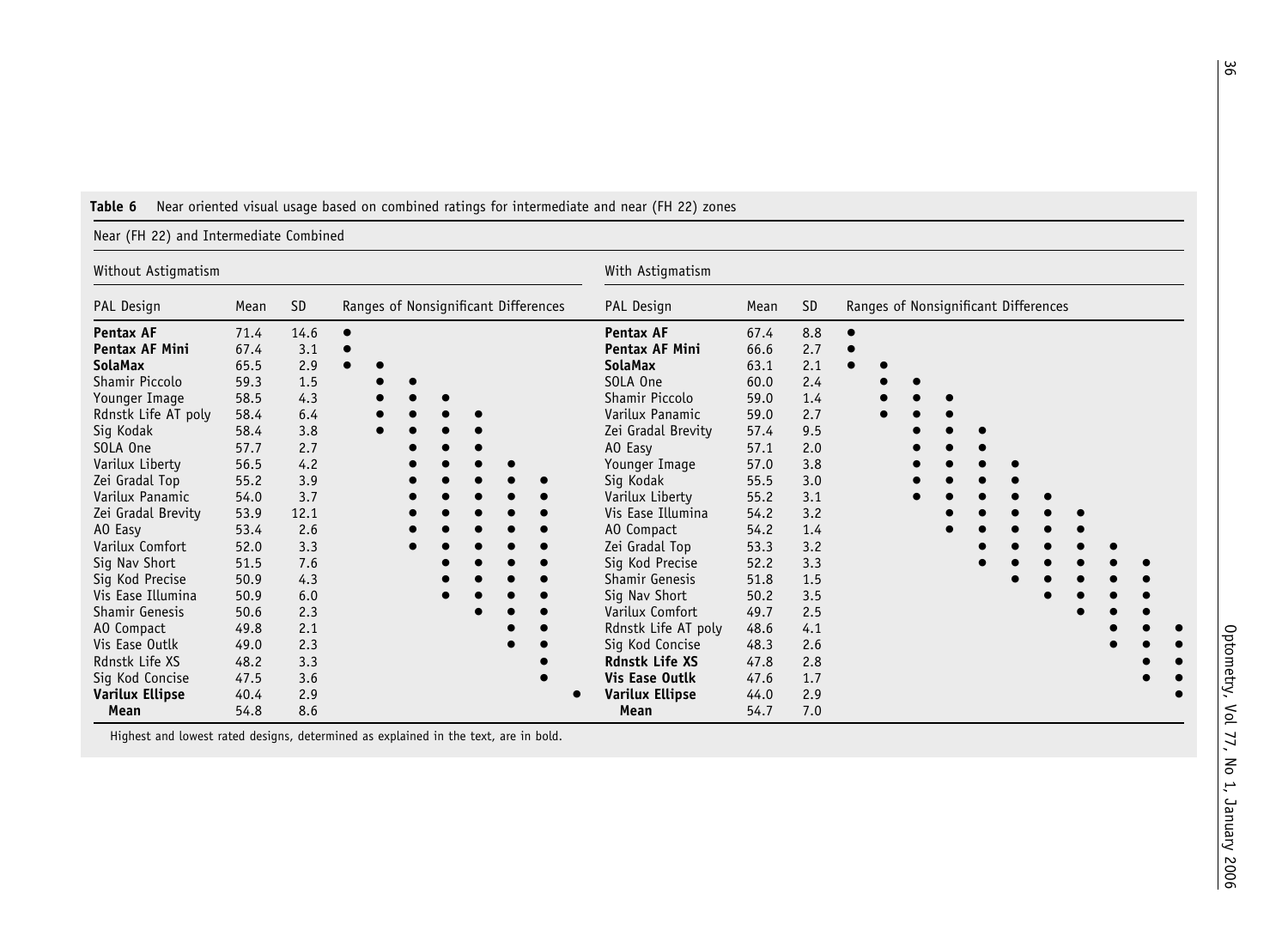**Table 7** General vision usage category using combined ratings for distance, intermediate, and near (FH 18) zones

| Without Astigmatism                                                                                                                                                                                                                                                                                |                                                                                                                              |                                                                                                               |  |  |  |                                      |  |  |  | With Astigmatism                                                                                                                                                                                                                                                                           |                                                                                                                              |                                                                                                              |                        |  |  |  |                                      |  |
|----------------------------------------------------------------------------------------------------------------------------------------------------------------------------------------------------------------------------------------------------------------------------------------------------|------------------------------------------------------------------------------------------------------------------------------|---------------------------------------------------------------------------------------------------------------|--|--|--|--------------------------------------|--|--|--|--------------------------------------------------------------------------------------------------------------------------------------------------------------------------------------------------------------------------------------------------------------------------------------------|------------------------------------------------------------------------------------------------------------------------------|--------------------------------------------------------------------------------------------------------------|------------------------|--|--|--|--------------------------------------|--|
| PAL Design                                                                                                                                                                                                                                                                                         | Mean                                                                                                                         | SD                                                                                                            |  |  |  | Ranges of Nonsignificant Differences |  |  |  | PAL Design                                                                                                                                                                                                                                                                                 | Mean                                                                                                                         | SD                                                                                                           |                        |  |  |  | Ranges of Nonsignificant Differences |  |
| <b>Rdnstk Life AT poly</b><br><b>Shamir Genesis</b><br>Younger Image<br><b>Vis Ease Outlk</b><br>Zei Gradal Top<br>Sig Kodak<br>Pentax AF<br>Zei Gradal Brevity<br>Varilux Liberty<br>SolaMax<br>Sig Kod Precise<br>Varilux Panamic<br>Varilux Comfort<br>AO Easy<br>Vis Ease Illumina<br>SOLA One | 50.9<br>50.5<br>48.6<br>48.4<br>46.4<br>45.2<br>41.4<br>40.9<br>40.3<br>39.2<br>38.7<br>38.6<br>37.9<br>36.2<br>35.7<br>35.6 | 5.7<br>5.0<br>5.0<br>4.2<br>3.3<br>4.1<br>11.9<br>8.0<br>3.5<br>3.0<br>4.0<br>3.5<br>6.2<br>2.0<br>8.2<br>2.2 |  |  |  |                                      |  |  |  | <b>Shamir Genesis</b><br><b>Younger Image</b><br>Zei Gradal Brevity<br>Varilux Panamic<br>Vis Ease Outlk<br>Zei Gradal Top<br>Sig Kodak<br>Pentax AF<br>AO Easy<br>SolaMax<br>SOLA One<br>Rdnstk Life AT poly<br>Sig Kod Precise<br>Varilux Liberty<br>Vis Ease Illumina<br>Pentax AF Mini | 51.7<br>49.6<br>47.6<br>47.4<br>47.2<br>46.6<br>45.6<br>44.9<br>44.2<br>43.4<br>43.3<br>43.1<br>43.1<br>43.0<br>42.8<br>42.6 | 3.5<br>4.1<br>6.5<br>2.5<br>3.2<br>2.7<br>3.0<br>6.1<br>1.7<br>2.0<br>2.0<br>4.4<br>3.3<br>2.3<br>4.5<br>4.0 | $\bullet$<br>$\bullet$ |  |  |  |                                      |  |
| Pentax AF Mini<br><b>Shamir Piccolo</b><br><b>Rdnstk Life XS</b><br><b>Sig Kod Concise</b><br>Sig Nav Short<br>AO Compact<br>Varilux Ellipse<br>Mean                                                                                                                                               | 35.5<br>34.1<br>32.3<br>32.0<br>32.0<br>31.0<br>29.3<br>39.2                                                                 | 4.7<br>2.0<br>5.6<br>3.3<br>7.2<br>4.0<br>2.5<br>8.1                                                          |  |  |  |                                      |  |  |  | <b>Shamir Piccolo</b><br><b>AO Compact</b><br><b>Varilux Comfort</b><br><b>Sig Kod Concise</b><br><b>Rdnstk Life XS</b><br>Sig Nav Short<br><b>Varilux Ellipse</b><br>Mean                                                                                                                 | 40.1<br>40.1<br>39.1<br>36.7<br>35.9<br>35.6<br>35.6<br>43.0                                                                 | 1.6<br>3.6<br>5.0<br>2.8<br>4.2<br>3.6<br>2.6<br>5.6                                                         |                        |  |  |  |                                      |  |

Distance, Intermediate, and Near (FH 18) Combined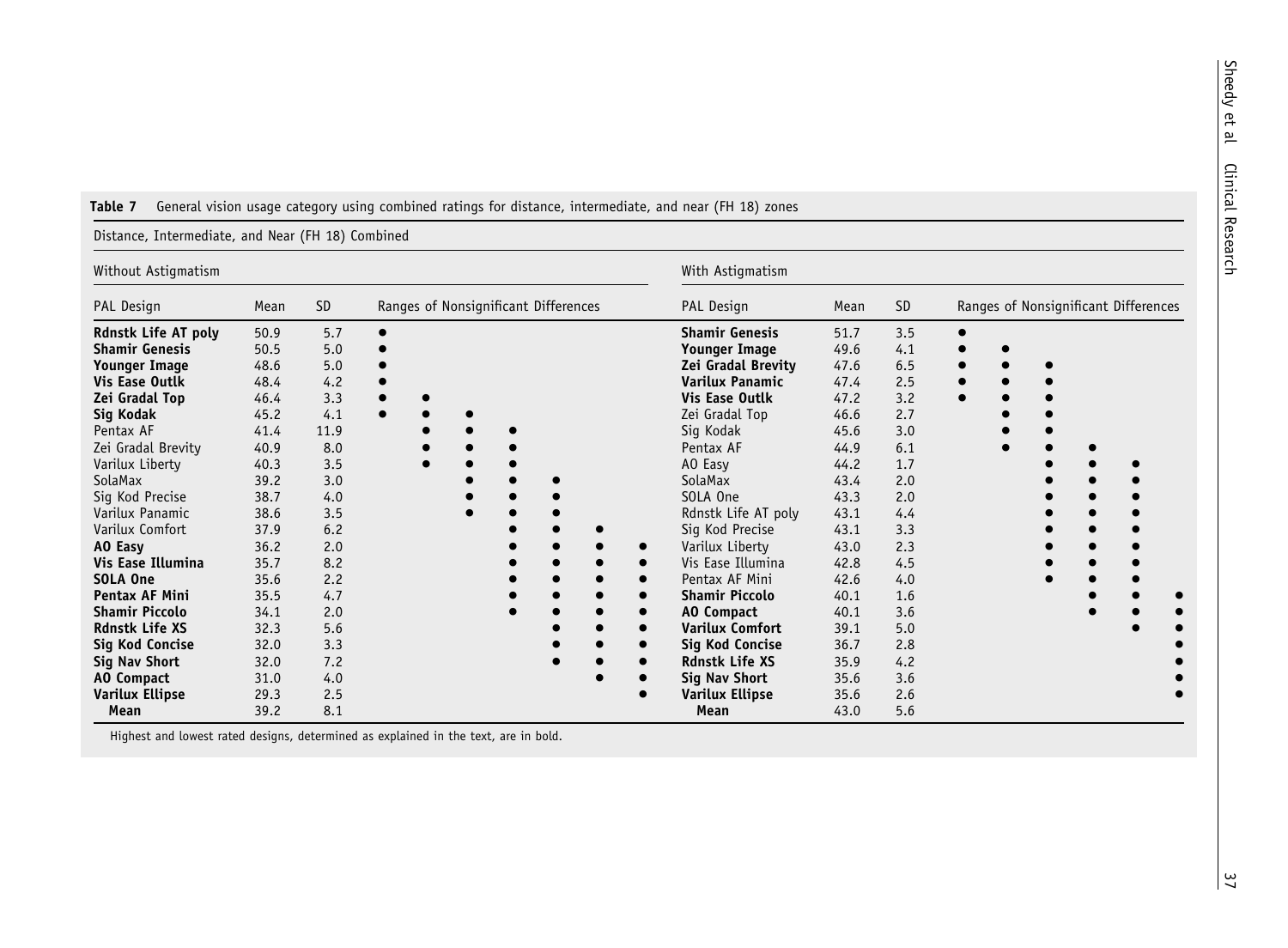**Table 8** General vision usage category using combined ratings for distance and near (FH 18) zones

Distance and Near (FH18) Combined

| Without Astigmatism        |      |           |                                                   | With Astigmatism      |      |           |                                                |  |  |  |  |  |
|----------------------------|------|-----------|---------------------------------------------------|-----------------------|------|-----------|------------------------------------------------|--|--|--|--|--|
| PAL Design                 | Mean | <b>SD</b> | Ranges of<br>Nonsignificant<br><b>Differences</b> | PAL Design            | Mean | <b>SD</b> | Ranges of Nonsignificant<br><b>Differences</b> |  |  |  |  |  |
| <b>Shamir Genesis</b>      | 52.8 | 8.1       | $\bullet$                                         | <b>Shamir Genesis</b> | 53.4 | 5.7       | $\bullet$                                      |  |  |  |  |  |
| Vis Ease Outlk             | 51.5 | 7.1       |                                                   | Vis Ease Outlk        | 49.5 | 5.2       | $\bullet$                                      |  |  |  |  |  |
| <b>Rdnstk Life AT poly</b> | 48.4 | 11.4      | $\bullet$                                         | Younger Image         | 46.9 | 6.0       |                                                |  |  |  |  |  |
| <b>Younger Image</b>       | 45.1 | 8.3       |                                                   | Vis Ease Illumina     | 43.2 | 4.6       |                                                |  |  |  |  |  |
| Sig Kodak                  | 37.2 | 6.4       |                                                   | Sig Kod Precise       | 41.7 | 4.9       |                                                |  |  |  |  |  |
| Sig Kod Precise            | 36.8 | 6.5       |                                                   | AO Compact            | 41.6 | 4.3       |                                                |  |  |  |  |  |
| Zei Gradal Top             | 36.3 | 6.6       |                                                   | Rdnstk Life AT poly   | 41.1 | 9.1       |                                                |  |  |  |  |  |
| Vis Ease Illumina          | 36.3 | 8.0       |                                                   | Varilux Panamic       | 40.8 | 2.7       |                                                |  |  |  |  |  |
| Rdnstk Life XS             | 35.3 | 5.5       |                                                   | Sig Kodak             | 39.7 | 4.3       |                                                |  |  |  |  |  |
| Sig Kod Concise            | 34.5 | 4.4       |                                                   | AO Easy               | 39.3 | 2.2       |                                                |  |  |  |  |  |
| Varilux Comfort            | 33.2 | 7.9       |                                                   | Zei Gradal Top        | 39.1 | 4.7       |                                                |  |  |  |  |  |
| AO Compact                 | 33.1 | 5.3       |                                                   | Sig Kod Concise       | 38.6 | 3.5       |                                                |  |  |  |  |  |
| Varilux Ellipse            | 32.6 | 3.3       |                                                   | Shamir Piccolo        | 38.3 | 2.6       |                                                |  |  |  |  |  |
| Shamir Piccolo             | 31.8 | 3.4       |                                                   | Varilux Ellipse       | 38.1 | 3.1       |                                                |  |  |  |  |  |
| Sig Nav Short              | 31.8 | 5.2       |                                                   | Rdnstk Life XS        | 38.1 | 4.0       |                                                |  |  |  |  |  |
| Varilux Liberty            | 30.5 | 8.7       |                                                   | SOLA One              | 36.5 | 1.9       |                                                |  |  |  |  |  |
| Varilux Panamic            | 29.8 | 3.5       |                                                   | Varilux Liberty       | 35.7 | 5.9       |                                                |  |  |  |  |  |
| AO Easy                    | 29.8 | 3.4       |                                                   | Sig Nav Short         | 35.5 | 4.8       |                                                |  |  |  |  |  |
| SolaMax                    | 28.6 | 4.8       |                                                   | Varilux Comfort       | 35.5 | 5.7       |                                                |  |  |  |  |  |
| SOLA One                   | 26.5 | 2.9       |                                                   | SolaMax               | 35.4 | 3.3       |                                                |  |  |  |  |  |
| Zei Gradal Brevity         | 23.8 | 4.5       |                                                   | Zei Gradal Brevity    | 34.7 | 3.1       |                                                |  |  |  |  |  |
| <b>Pentax AF Mini</b>      | 13.6 | 7.9       |                                                   | <b>Pentax AF Mini</b> | 26.3 | 6.1       |                                                |  |  |  |  |  |
| <b>Pentax AF</b>           | 12.0 | 9.0       |                                                   | <b>Pentax AF</b>      | 22.9 | 9.0       |                                                |  |  |  |  |  |
| Mean                       | 33.5 | 11.6      |                                                   | Mean                  | 38.8 | 7.9       |                                                |  |  |  |  |  |

Highest and lowest rated designs, determined as explained in the text, are in bold.

viewing needs. Upon questioning, these patients will indicate that they have noticed limitations of their vision with their current PALs, even though the problems are not large enough for them to complain. In these cases, the ratings can be used to select a new PAL that will provide better correction than their previous lenses. For example, a patient may report noticing field limitations when driving. In this case, Table 2 should be consulted to determine the distance rating. If the distance rating is low, then the distance vision of the patient can be improved by prescribing a new PAL with a higher distance rating.

Many patients are more oriented toward either distance or near tasks. Commercial drivers, physical laborers, or those involved with mostly outdoor or driving activities are primarily oriented toward using distance and intermediate vision, and near vision is not as important for these patients. For such patients, the distance lens ratings in Table 2 or the combined distance and intermediate ratings in Table 5 apply. Many other patients largely work indoors and otherwise live in indoor environments. Distance vision is not as important for these patients. For such patients, the lens ratings in Tables 3 or 6 apply.

An identical approach can be used to troubleshoot adaptation difficulties to newly dispensed PALs. For patients

reporting distortions as an adaptation difficulty, the astigmatism ratings in Table 2 or the vision usage ratings in Tables 5 through 8 that include the astigmatism weighting can be used to identify whether the design contains more astigmatism compared with others.

Many other patients do not seem to have greater needs for either distance or near vision—their daily visual needs seem to require a balance of the two. For such patients, the general visual usage ratings in Tables 7 and 8 apply. The ratings in Table 7 are based on all 3 viewing zones (distance, intermediate, and near) and apply to patients with viewing needs at all 3 distances. The ratings in Table 8 are based on only the distance and near ratings and optimize the combination of the two without considering the intermediate rating. These ratings would apply to people with few intermediate visual needs. Computer work is a common example of the need for intermediate vision.

# **Minimum fitting heights**

When a patient desires a small frame and the fitting height is 18 mm or less, consideration should be given to a PAL design in which the near addition occurs higher in the lens. Lenses designed for short fitting heights are usually referred to as "short corridor" PALs. The minimum fitting heights